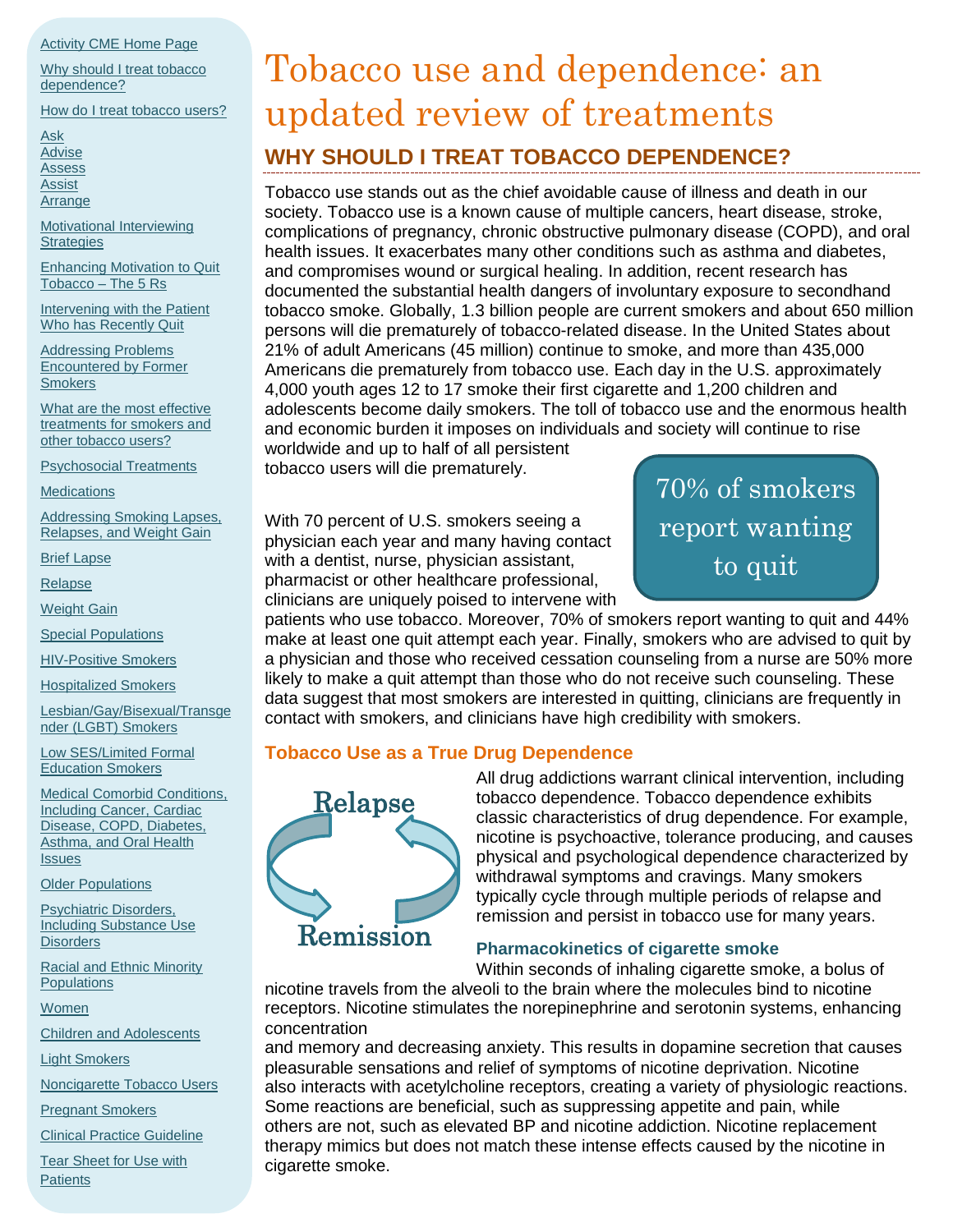### <span id="page-1-0"></span>**Tobacco dependence shows many features of a chronic disease**

Only a minority of tobacco users achieve permanent abstinence in an initial quit attempt. The majority of users persist in tobacco use for many years and typically cycle through multiple periods of relapse and remission. By recognizing that tobacco dependence is a chronic condition, clinicians will better understand the relapsing nature of the ailment and the requirement for ongoing, rather than just acute care. This framework helps clinicians view relapse as a component of this chronic disease, rather than a lack of motivation or commitment on the patients' part or lack of ability on the clinicians' part. A failure to appreciate the chronic nature of tobacco dependence may impede the clinicians' consistent assessment and treatment of the tobacco user over time.

# **How Can the Public Health Service Guideline** *Treating Tobacco Use and Dependence* **Assist Me in Intervening with Tobacco Users?**



In May 2008 the Public Health Service released the Clinical Practice Guideline *Treating Tobacco Use and Dependence 2008 Update*. This Guideline is directed toward clinicians, allied health professionals, health care insurers, purchasers and administrators and set a new standard of care for smoking cessation treatment. This Guideline was created by a multidisciplinary panel comprised of 24 experts in the field of tobacco treatment. The recommendations and strategies contained within the Guideline are based upon a review of more than 8,700 articles and more than 50 metaanalyses. It was supported by a consortium of eight public and non-profit funding organizations and endorsed by 58 professional healthcare organizations.

This educational activity is based upon the 2008 Guideline Update and many of the tables describing intervention strategies and clinical recommendations for the use of cessation medications can be found in the Guideline, which is available in several formats suitable for health care practitioners, the scientific community, educators and consumers. The full text of the Guideline, with and without the references, is available by visiting the Surgeon General's Web site

at:<http://www.surgeongeneral.gov/tobacco>or by calling the Agency for Healthcare Research and Quality at 1-800-358-9295.

# **How Do I Treat Tobacco Users?**

Thousands of tobacco users visit a primary care clinician or other healthcare professional each year and the Guideline emphasizes the importance of treating all patients who use tobacco at every healthcare clinic. Many different treatments can promote long-term abstinence. The five major steps (the 5 A's) to intervention with a tobacco user are to **ASK** the patient if he or she uses tobacco, to **ADVISE** him or her to quit, to **ASSESS** willingness to make a quit attempt, to **ASSIST** him or her in making a quit attempt or motivating him or her to consider quitting in the future, and to **ARRANGE** for follow-up contacts to prevent relapse.

A single clinician need not provide all 5 A's. In fact, it is often cost-effective to have the 5 A's delivered by a team made up of clinicians and ancillary staff. For example, reception staff can **ask** about tobacco use while collecting the vital signs or through a routine questionnaire. This can be followed with **advice** to quit and **assessment** of willingness to quit by patient service staff (nurses, hygienists, etc.). **Assistance** can then be provided by the clinician working collaboratively with other staff who also **arrange** for follow-up. When a team delivers the 5 A's, it is especially important for a single clinician to retain overall responsibility for the entire intervention. Quit-line counseling, website interventions, and tailored self-help materials can be incorporated into the 5 A's; but these measures do not replace the vital role of the clinician.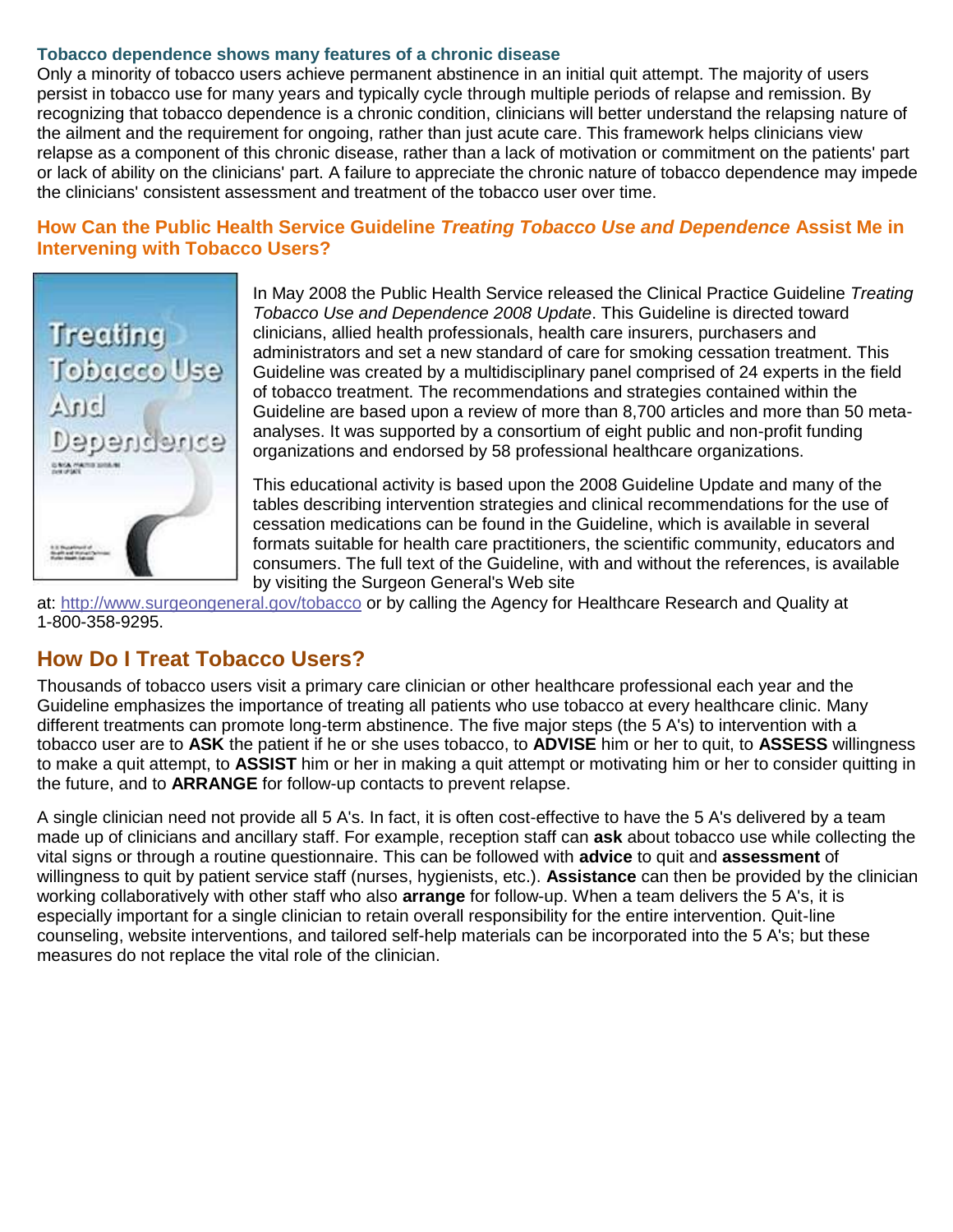The following flowchart demonstrates the process involved in using the 5 A's Model. Each of the 5 A activities is then described with examples and suggestions for the clinician or healthcare professional.

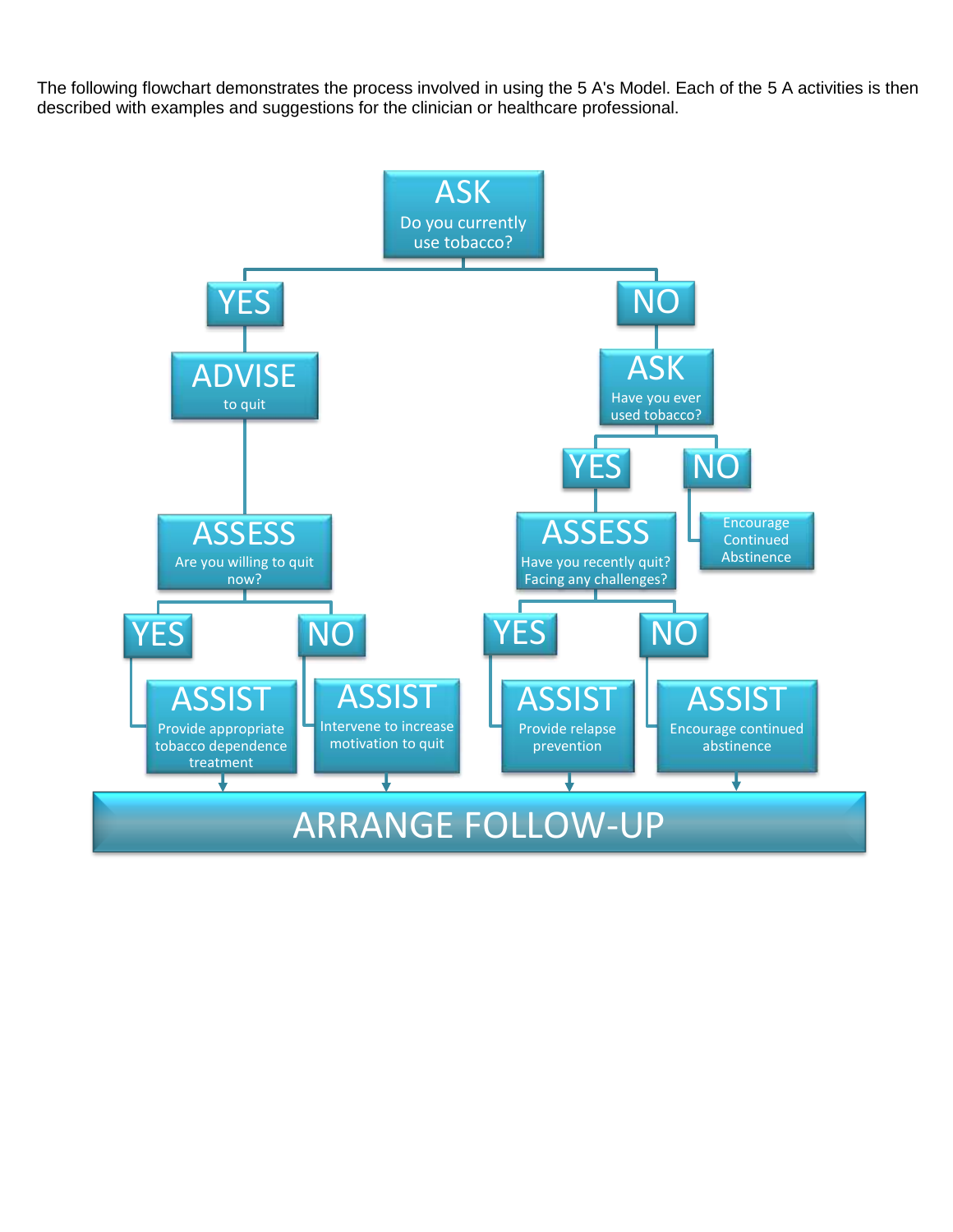# <span id="page-3-0"></span>**ASK**

It is imperative that clinicians ask EVERY patient about tobacco use status at EVERY visit. This occurs most consistently when there are systems in place, such as a vital signs stamp or electronic prompt on electronic medical records that systematically result in universal tobacco use status documentation.

| Strategy A1. Ask -- Systematically Identify All Tobacco Users at Every Visit |  |  |  |
|------------------------------------------------------------------------------|--|--|--|
|------------------------------------------------------------------------------|--|--|--|

| Action                                                                                                                                          | Strategies for implementation                                                                              |                                                   |  |
|-------------------------------------------------------------------------------------------------------------------------------------------------|------------------------------------------------------------------------------------------------------------|---------------------------------------------------|--|
| Implement an office-wide system that ensures<br>that, for EVERY patient at EVERY clinic visit,<br>tobacco-use status is queried and documented. | Expand the vital signs to include tobacco use or<br>use an alternative universal identification<br>system. |                                                   |  |
|                                                                                                                                                 | <b>VITAL SIGNS</b>                                                                                         |                                                   |  |
|                                                                                                                                                 | Blood Pressure: New York                                                                                   |                                                   |  |
|                                                                                                                                                 | Pulse: Weight:                                                                                             |                                                   |  |
|                                                                                                                                                 | Temperature:                                                                                               |                                                   |  |
|                                                                                                                                                 | Respiratory Rate:                                                                                          |                                                   |  |
|                                                                                                                                                 |                                                                                                            | Tobacco Use: Current Former Never<br>(circle one) |  |

Repeated assessment is *not* necessary in the case of the adult who has never used tobacco or has not used tobacco for many years, and for whom this information is clearly documented in the medical record.

# **ADVISE**

Even brief advice to quit by a clinician results in greater quit rates. Smokers cite a clinician's advice to quit as an important motivator for attempting to stop smoking. Therefore, clinicians should urge all tobacco users to quit. This advice should be clear and strong. For example, "As your health care provider, I must tell you that the most important thing you can do to improve your health is to stop smoking" or "As your dentist, I must tell you that tobacco use is directly linked to an increased risk of tooth decay, periodontal (gum) disease, tooth loss, and oral cancer."

Asking whether or not a patient uses tobacco increases the rates of clinician intervention

The advice should be personalized to the individual's own situation (e.g. medical condition, family status, costs of tobacco).

| Strategy A2. Advise -- Strongly Urge All Tobacco Users to Quit |  |  |  |  |  |
|----------------------------------------------------------------|--|--|--|--|--|
|----------------------------------------------------------------|--|--|--|--|--|

| Action                                                                                                        | Strategies for implementation                                                                                                                                                                                                                                                                                                                                                                                                                                                                                                                                                                                                                                                                                                                                                                                                                                           |
|---------------------------------------------------------------------------------------------------------------|-------------------------------------------------------------------------------------------------------------------------------------------------------------------------------------------------------------------------------------------------------------------------------------------------------------------------------------------------------------------------------------------------------------------------------------------------------------------------------------------------------------------------------------------------------------------------------------------------------------------------------------------------------------------------------------------------------------------------------------------------------------------------------------------------------------------------------------------------------------------------|
| In a <i>clear</i> , <i>strong</i> ,<br>and <i>personalized</i> manner,<br>urge every tobacco user to<br>quit. | Advice should be:<br><i>Clear</i> • "It is important that you quit smoking (or using chewing tobacco)<br>٠<br>now and I can help you." "Cutting down while you are ill is not enough."<br>"Occasional or light smoking is still dangerous."<br>• <i>Strong</i> $\cdot$ "As your clinician, I need you to know that quitting smoking is the<br>most important thing you can do to protect your health now and in the<br>future. The clinic staff and I will help you."<br>• <i>Personalized</i> $\cdot$ Tie tobacco use to current symptoms and health concerns,<br>and/or its social and economic costs, and/or the impact of tobacco use on<br>children and others in the household. "Continuing to smoke makes your<br>asthma worse and quitting may dramatically improve your health."<br>"Quitting smoking may reduce the number of ear infections your child has." |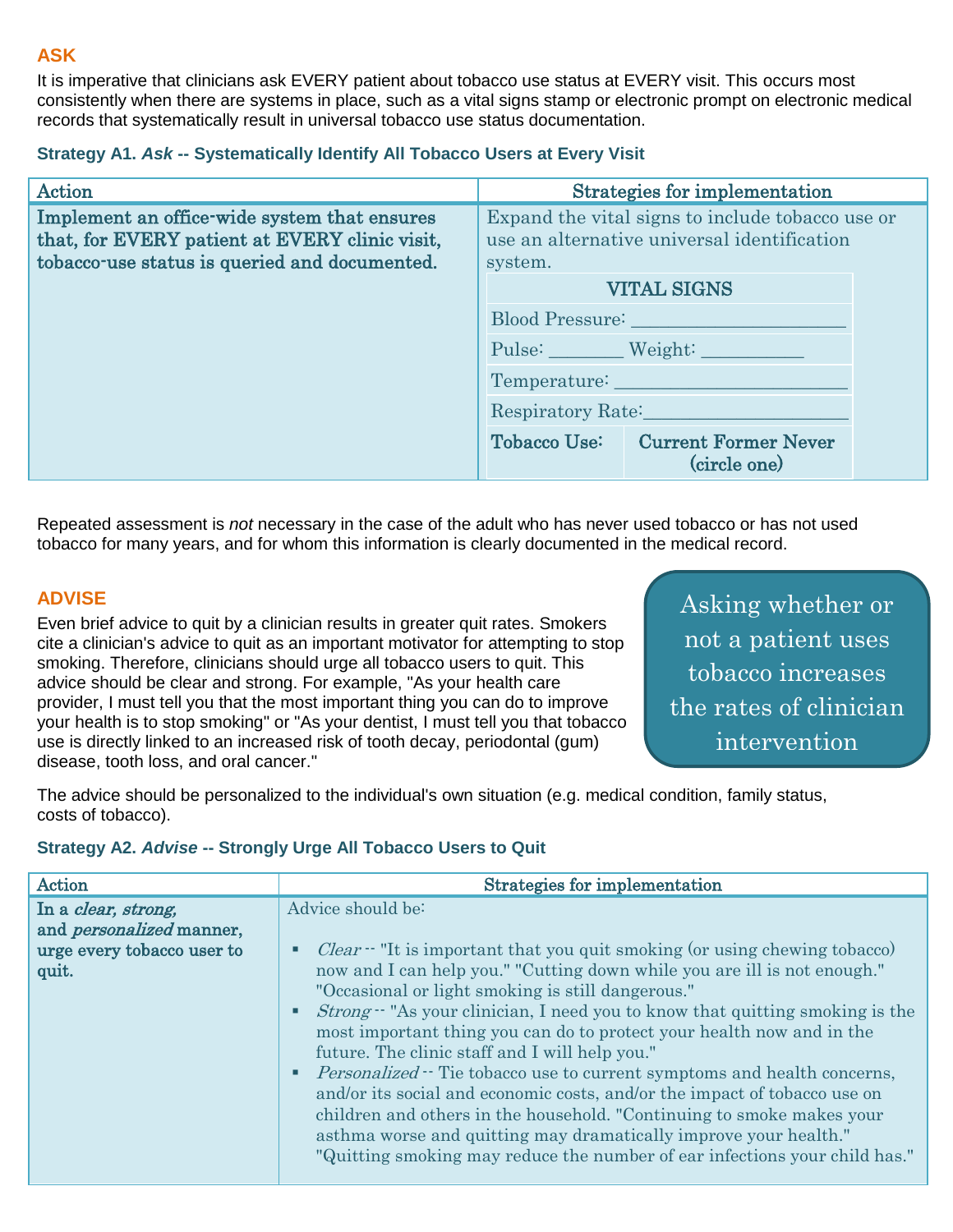# <span id="page-4-0"></span>**ASSESS**

After providing a clear, strong, and personalized message to quit smoking, the clinician must determine whether or not the patient is willing to quit at this time. One direct way to assess readiness to quit is to follow the ADVISE message with the simple question, "Are you willing to try to quit at this time?"

### **Strategy A3.** *Assess* **-- Determine Willingness to Make a Quit Attempt**

| Action                                                                             | Strategies for implementation                                                                                                                                                                                                                                                                                                                                                                                                                                                                                                                                                                                                                                               |  |  |  |
|------------------------------------------------------------------------------------|-----------------------------------------------------------------------------------------------------------------------------------------------------------------------------------------------------------------------------------------------------------------------------------------------------------------------------------------------------------------------------------------------------------------------------------------------------------------------------------------------------------------------------------------------------------------------------------------------------------------------------------------------------------------------------|--|--|--|
| Assess every tobacco user's<br>willingness to make a quit<br>attempt at this time. | Assess patient's willingness to quit. "Are you willing to give quitting a try?"<br>If the patient is willing to make a quit attempt at this time, provide<br>assistance.<br>• If the patient will participate in an intensive treatment, deliver such a<br>treatment or link or refer to an intensive intervention.<br>$\blacksquare$ If the patient is a member of a special population (e.g., adolescent,<br>pregnant smoker, racial/ethnic minority), consider providing additional<br>information.<br>• If the patient clearly states he or she is unwilling to make a quit attempt<br>at this time, provide an intervention shown to increase future quit<br>attempts. |  |  |  |

# **ASSIST**

Assisting the patient in his or her quit attempt can be done using either a **brief** or an **intensive** intervention. Level of intensity of the intervention has a strong dose-response effect.

- **Brief intervention --** Even a minimal intervention, lasting less than 3 minutes, can significantly increase overall tobacco abstinence rates.
- **Intensive intervention --** The longer the session length, and the more overall person-to-person contact, and the greater the number of visits, the more successful the treatment outcome.

#### **In a 3- to 10-minute intervention, a clinician can provide a counseling session which can significantly impact a smoker's quit success.**

Assistance should be offered to all tobacco users -- those willing to quit, those not yet willing to make a quit attempt, and those who have recently quit. Strategies relevant to tobacco users in each of these groups are listed here. Assistance can be provided by multiple providers, in multiple formats, including counseling and proactive telephone support.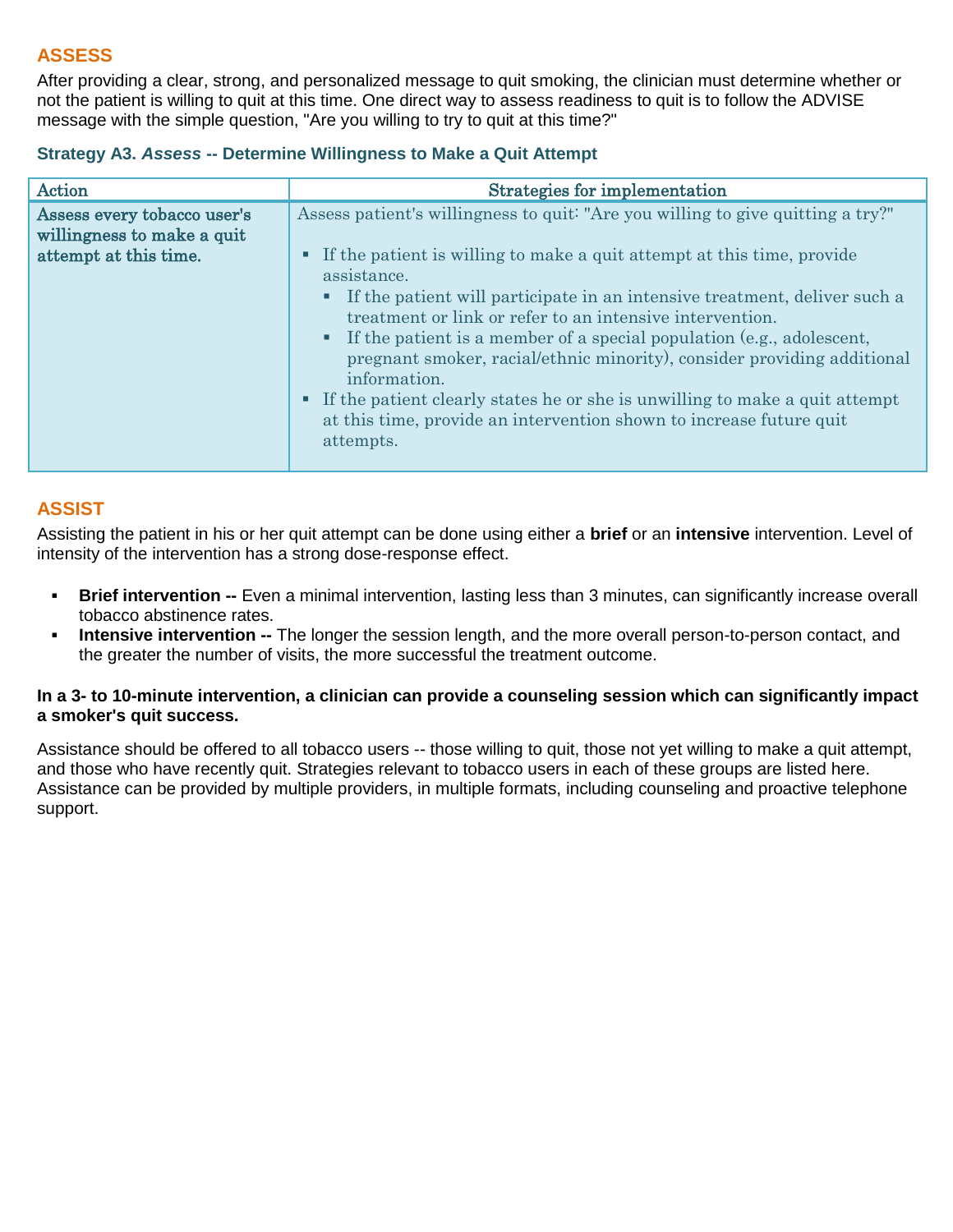# **Assisting the patient willing to quit Strategy A4.** *Assist* **-- Aid the Patient in Quitting (Provide Counseling and Medication)**

| Action                                                                                                                                                                                                                                                                      | Strategies for implementation                                                                                                                                                                                                                                                                                                                                                                                                                                                                                                                                                                                                                                                                                                                                                                                                                                                                                                                                           |
|-----------------------------------------------------------------------------------------------------------------------------------------------------------------------------------------------------------------------------------------------------------------------------|-------------------------------------------------------------------------------------------------------------------------------------------------------------------------------------------------------------------------------------------------------------------------------------------------------------------------------------------------------------------------------------------------------------------------------------------------------------------------------------------------------------------------------------------------------------------------------------------------------------------------------------------------------------------------------------------------------------------------------------------------------------------------------------------------------------------------------------------------------------------------------------------------------------------------------------------------------------------------|
| Help the patient with a<br>quit plan.                                                                                                                                                                                                                                       | A patient's preparations for quitting (STARS):<br>Set a quit date. Ideally, the quit date should be within 2 weeks.<br>п<br>Tell family, friends, and coworkers about quitting and request understanding<br>and support<br>Anticipate challenges to the upcoming quit attempt, particularly during the<br>critical first few weeks. These include nicotine withdrawal symptoms.<br><b>Remove tobacco products from your environment.</b> Prior to quitting, avoid<br>п<br>smoking in places where you spend a lot of time (e.g., work, home, car). Make<br>your home smoke-free.<br><b>Strive for total abstinence from smoking.</b> Not even a single puff after your<br>quit date.                                                                                                                                                                                                                                                                                    |
| Recommend the use of<br>approved medication,<br>except where<br>contraindicated or with<br>specific populations for<br>which there is insufficient<br>evidence of effectiveness<br>(i.e., pregnant women,<br>smokeless tobacco users,<br>light smokers and<br>adolescents). | Recommend the use of medications found to be effective in the PHS Guideline.<br>Explain how these medications increase quitting success and reduce withdrawal<br>symptoms. The first-line medications include: bupropion SR, nicotine gum,<br>nicotine inhaler, nicotine lozenge, nicotine nasal spray, nicotine patch and<br>varenicline and second-line medications include: clonidine and nortriptyline.<br>There is insufficient evidence to recommend medications for certain populations<br>(e.g., pregnant women, adolescents, smokeless tobacco users, light smokers).                                                                                                                                                                                                                                                                                                                                                                                          |
| Provide practical<br>counseling (problem-<br>solving/skills training).                                                                                                                                                                                                      | <b>Abstinence.</b> Striving for total abstinence is essential. Not even a single puff after<br>the quit date.<br><b>Past quit experience.</b> Identify what helped and what hurt in previous quit<br>attempts. Build on past success.<br>Anticipate triggers or challenges in upcoming attempt. Discuss<br>challenges/triggers and how patient will successfully overcome them (e.g., avoid<br>triggers, alter routines).<br><b>Alcohol.</b> Since alcohol is associated with relapse, the patient should consider<br>limiting or abstaining from alcohol while quitting. (Note that reducing alcohol<br>intake could precipitate withdrawal in alcohol dependent persons.)<br><b>Other smokers in the household</b> . Quitting is more difficult when there is another<br>smoker in the household. Patients should encourage housemates to quit with<br>them or not smoke in their presence.<br><b>Address myths</b> about the addictiveness of cessation medications. |
| Provide intra-treatment<br>social support.                                                                                                                                                                                                                                  | Provide a supportive clinical environment while encouraging the patient in his or<br>her quit attempt. "My office staff and I are available to assist you." "I'm<br>recommending treatment that can provide ongoing support."                                                                                                                                                                                                                                                                                                                                                                                                                                                                                                                                                                                                                                                                                                                                           |
| <b>Provide supplementary</b><br>materials, including<br>information on quitlines.                                                                                                                                                                                           | <b>Sources:</b> Federal agencies, nonprofit agencies, national quitline network (1-800-<br>QUIT-NOW), or local/state/tribal health departments/quitlines.<br><b>Type:</b> Culturally/racially/educationally/age appropriate for the patient.<br><i>Location:</i> Readily available at every clinician's workstation.                                                                                                                                                                                                                                                                                                                                                                                                                                                                                                                                                                                                                                                    |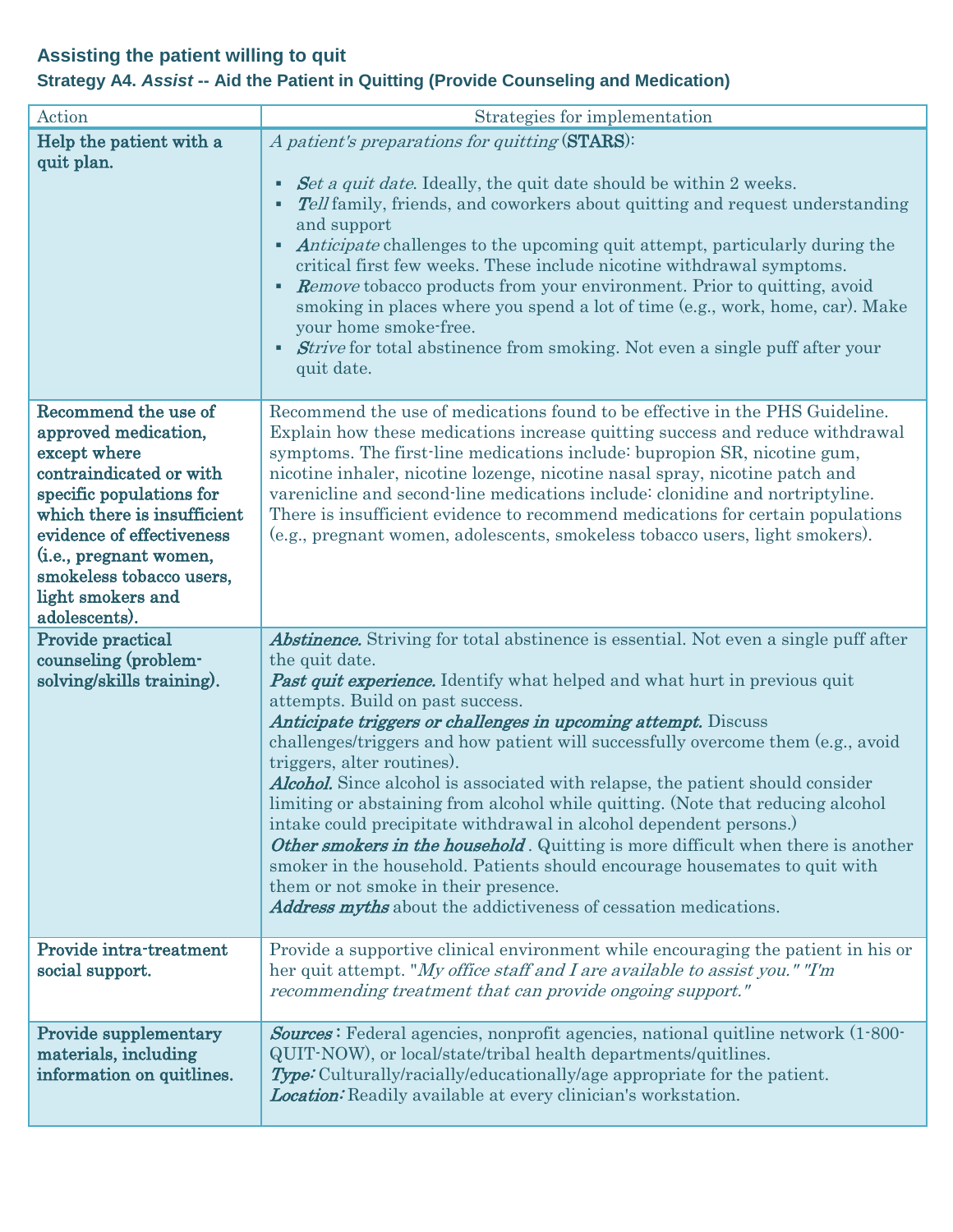# <span id="page-6-0"></span>**Assisting the patient unwilling to quit**

Patients unwilling to make a quit attempt during a visit may lack information about the harmful effects of tobacco use and the benefits of quitting, may lack the required financial resources, may have fears or concerns about quitting, or may be demoralized because of previous failed quit attempts. Such patients may respond to brief motivational interventions based on principles of Motivational Interviewing (MI).



# **Strategy B1. Motivational Interviewing Strategies**

| Action                                  | <b>Strategies for implementation</b>                                                                                                                                                                                                                                                                                                                                                                                                                                                                                                                                                                                                                                                                                                                                                        |
|-----------------------------------------|---------------------------------------------------------------------------------------------------------------------------------------------------------------------------------------------------------------------------------------------------------------------------------------------------------------------------------------------------------------------------------------------------------------------------------------------------------------------------------------------------------------------------------------------------------------------------------------------------------------------------------------------------------------------------------------------------------------------------------------------------------------------------------------------|
| <b>Express</b><br>Empathy               | Use open ended questions to explore patient perceptions about quitting<br>٠<br>• How important do you think it is for you to quit smoking?<br>• What might happen if you quit?<br>Use reflective listening to seek shared understanding<br>٠<br>So you think smoking helps you to maintain your weight.<br>٠.<br>• What I have heard so far is that you enjoy smoking. On the other hand, your boyfriend<br>hates your smoking and you're worried you might develop a serious disease.<br>Normalize feelings and concerns<br>٠<br>• Many people worry about managing without cigarettes.<br>Support the patient's autonomy and right to choose or reject change<br>٠<br>• I hear you saying you're not ready to quit right now. I'm here to help when you are<br>ready.                     |
| <b>Develop</b><br><b>Discrepancy</b>    | Highlight discrepancies between the patient's present behavior and expressed priorities,<br>×<br>values and goals<br>• It sounds like you are very devoted to your family. How do you think your smoking is<br>affecting your children?<br>Reinforce and support "change talk" and "commitment" language<br>×.<br>• So, you realize how smoking is affecting your breathing and making it hard to keep up<br>with your kids.<br>• It's great that you are going to quit when you get through this busy time at work.<br>Strengthen the patient's values that conflict with smoking<br>×<br>• I am impressed with your strong desire not to feel like an addict.<br>There are effective treatments that will ease the pain of quitting, including counseling<br>and many medication options. |
| Roll with<br>Resistance                 | Back off and use reflection when the patient expresses resistance<br>٠<br>• Sounds like you are feeling pressured about your smoking.<br><b>Express empathy</b><br>٠<br>You are worried about how you would manage withdrawal symptoms.<br>٠<br>Ask permission to provide information<br>٠<br>Would you like to hear about some strategies that can help when you quit?<br>٠                                                                                                                                                                                                                                                                                                                                                                                                                |
| <b>Support Self-</b><br><b>Efficacy</b> | Help the patient to identify and build on past successes<br>×<br>So you were fairly successful the last time you tried to quit - that means you really<br>have the skills to fight urges and resist temptation.<br>Offer options for achievable small steps toward change<br>×.<br>Call the quitline (1-800-QUIT-NOW) for advice and information.<br>×.<br>I'd like you to read about quitting benefits and strategies.<br>×.<br>Work on changing your smoking patterns (e.g., no smoking in the home).<br>×.<br>Which of these treatments sounds good to you?<br>×.<br>What ideas do you have for trying to quit?<br>u.                                                                                                                                                                    |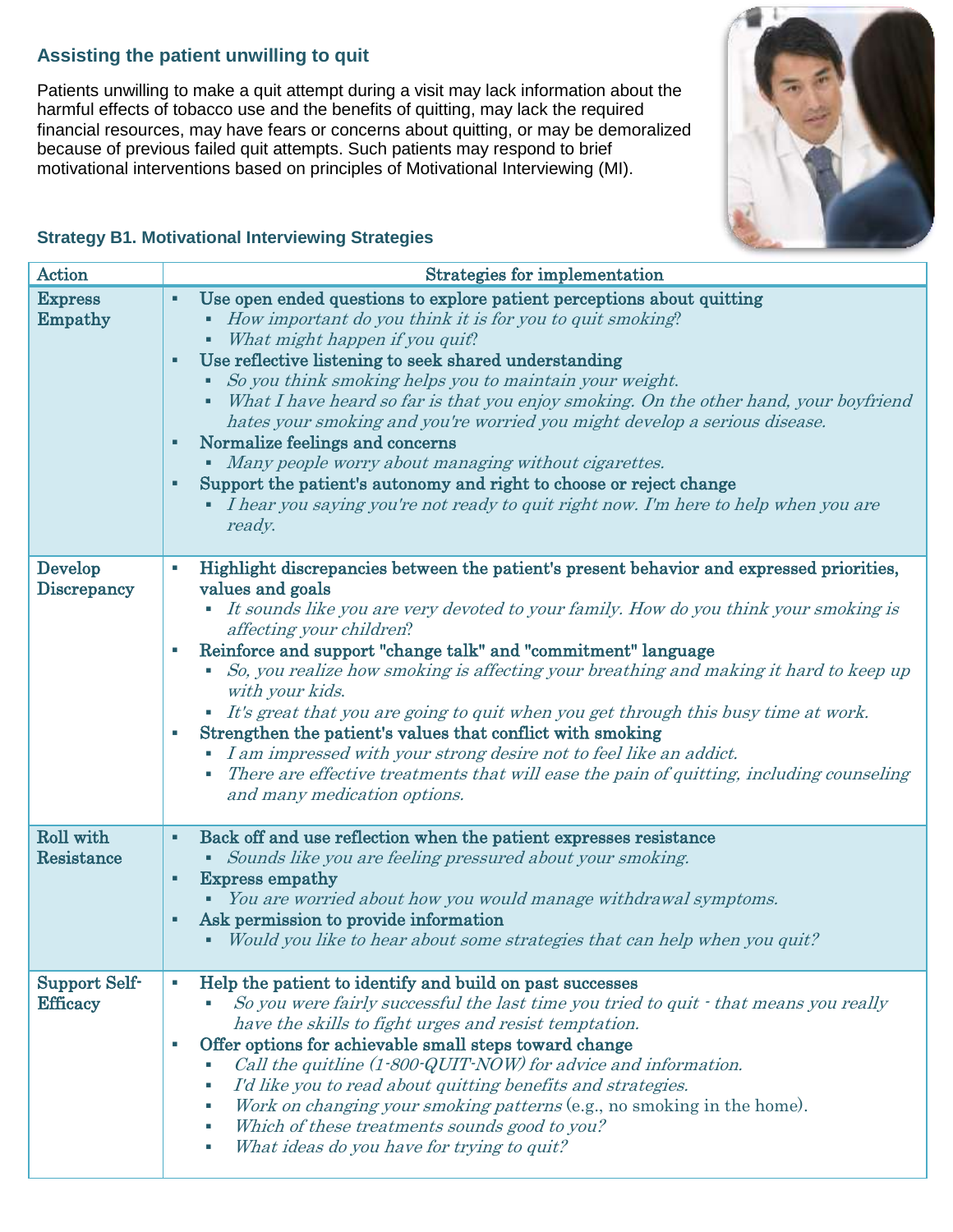<span id="page-7-0"></span>

| Encourage     | Inform patient<br>٠                                                                                                                                                                                                     |
|---------------|-------------------------------------------------------------------------------------------------------------------------------------------------------------------------------------------------------------------------|
| Reduction of  | There is a treatment that may help you reduce smoking.<br>$\mathbf{H}$ .                                                                                                                                                |
| Smoking       | Deliver a smoking reduction + nicotine replacement therapy (NRT) treatment for those<br>٠                                                                                                                               |
| <b>Before</b> | willing to try it.                                                                                                                                                                                                      |
| Quitting      | Consider NRT use for up to 6 months pre-quit (patch, gum or inhaler).<br>$\blacksquare$                                                                                                                                 |
|               | Help formulate a smoking reduction plan: Reduce daily smoking as much as<br>possible. Cut out smoking in key contexts and activities (e.g., in car, watching<br>TV). (See recommendation for clinical use of NRT below) |
|               |                                                                                                                                                                                                                         |

**The content areas to be addressed in a motivational counseling intervention can be captured by the 5 R's: Relevance, Risk, Rewards, Roadblocks, Repetition. Research suggests that the 5 R's enhance future quit attempts.**

# **Strategy B2. Enhancing Motivation to Quit Tobacco -- The "5 R's"** Content Area Strategies for implementation

| Content Area | Strategies for implementation                                                                                                                                                                                                                                                                                                                                                                                                                                                                                                                                                                                                                                                                                                                                                                                                                                                                                                                                                                                                                                                                                                                          |
|--------------|--------------------------------------------------------------------------------------------------------------------------------------------------------------------------------------------------------------------------------------------------------------------------------------------------------------------------------------------------------------------------------------------------------------------------------------------------------------------------------------------------------------------------------------------------------------------------------------------------------------------------------------------------------------------------------------------------------------------------------------------------------------------------------------------------------------------------------------------------------------------------------------------------------------------------------------------------------------------------------------------------------------------------------------------------------------------------------------------------------------------------------------------------------|
| Relevance    | Encourage the patient to express why quitting is personally relevant. Motivational<br>information has the greatest impact if it is relevant to a patient's disease status or risk,<br>family or social situation (e.g., having children in the home), health concerns, age, gender, and<br>other important patient characteristics (e.g., prior quitting experience, personal barriers to<br>cessation).                                                                                                                                                                                                                                                                                                                                                                                                                                                                                                                                                                                                                                                                                                                                               |
| <b>Risks</b> | Ask the patient to identify negative consequences of tobacco use. Suggest and highlight those<br>that seem most relevant to the patient. Emphasize that smoking low-tar or low-nicotine<br>cigarettes or use of other forms of tobacco (e.g., smokeless tobacco, cigars, and pipes) will not<br>eliminate these risks. Examples of risks are:<br><i>Acute risks:</i> Shortness of breath, exacerbation of asthma, increased risk of respiratory<br>infections, harm to pregnancy, impotence, infertility.<br><b>Long-term risks:</b> Heart attacks and strokes, lung and other cancers (e.g., larynx, oral<br>cavity, pharynx, esophagus, pancreas, stomach, kidney, bladder, cervix and acute<br>myelocytic leukemia), chronic obstructive pulmonary diseases (chronic bronchitis and<br>emphysema), osteoporosis, tooth decay or loss, long-term disability and need for extended<br>care.<br><b>Environmental risks:</b> Increased risk of lung cancer and heart disease in spouses; increased<br>risk for low birth weight, sudden infant death syndrome (SIDS), asthma, middle ear<br>disease, and respiratory infections in children of smokers. |
| Rewards      | Ask the patient to identify potential benefits of stopping tobacco use. Suggest and highlight<br>those that seem most relevant to the patient. Examples of rewards are:<br>• Improved health<br>Food will taste better<br>• Improved sense of smell<br>Saving money<br>• Whiter teeth<br>Feeling better about yourself<br>• Home, car, clothing, breath will smell better<br>Setting a good example for children and decreasing the likelihood that they will smoke<br>٠<br>Having healthier babies and children<br>• Feeling better physically<br>• Performing better in physical activities<br>• Improved appearance including reduced wrinkling/aging of skin                                                                                                                                                                                                                                                                                                                                                                                                                                                                                       |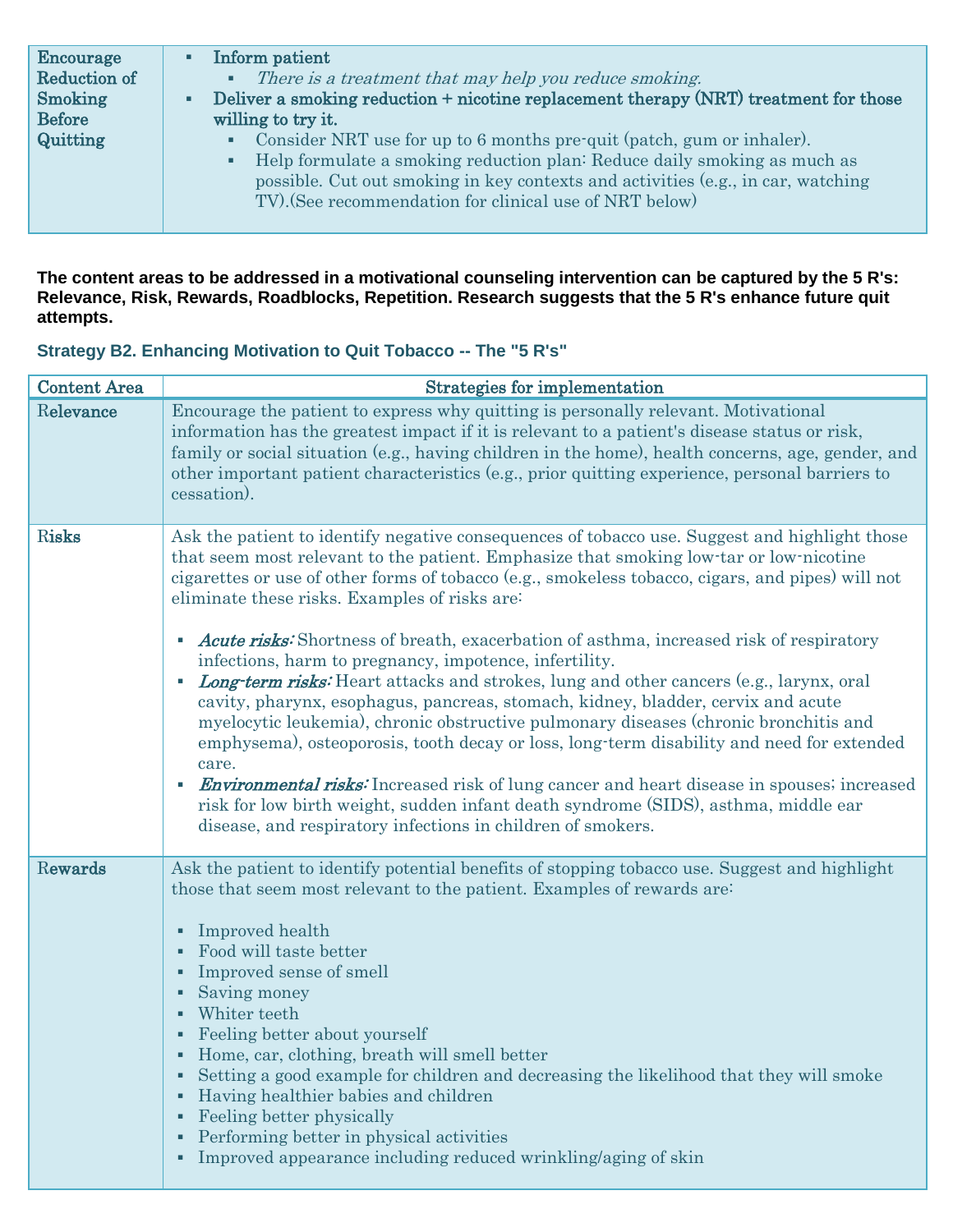<span id="page-8-0"></span>

| Roadblocks | Ask the patient to identify barriers or impediments to quitting and provide treatment<br>(problem-solving counseling, medication) that could address barriers. Typical barriers might<br>include:<br>Withdrawal symptoms<br>Fear of failure<br>п<br>Weight gain<br>×<br>Lack of support<br>Depression<br>Enjoyment of tobacco<br>Being around other tobacco users<br>×.<br>Limited knowledge of effective treatment options<br>п |
|------------|----------------------------------------------------------------------------------------------------------------------------------------------------------------------------------------------------------------------------------------------------------------------------------------------------------------------------------------------------------------------------------------------------------------------------------|
| Repetition | Repeat the motivational intervention every time an unmotivated patient visits the clinic<br>setting. Tobacco users who have failed in previous quit attempts should be told that most<br>people make repeated quit attempts before they are successful.                                                                                                                                                                          |

# **Assisting the patient who has recently quit**

The former tobacco user should receive congratulations on any success and strong encouragement to remain abstinent. Relapse is most likely to occur soon after quitting but the risk for relapse can continue for months or even years. All very recent quitters should be given assistance and it is important to ask those who have quit for some time if they are facing any challenges such as temptations to smoke, close calls, or serious thoughts about starting again. Former tobacco users who report such challenges should be given assistance regardless of the length of time since they have used tobacco.

### **Strategy C1. Intervening With the Patient Who Has Recently Quit**

Use open-ended questions relevant to the topics below to discover if a patient wants to discuss his or her recent quitting:

- The benefits, including health benefits, the patient may derive from cessation.
- Any success the patient has had in quitting (duration of abstinence, reduction in withdrawal, etc.).
- The problems encountered or anticipated threats to maintaining abstinence (e.g., depression, weight gain, alcohol, other tobacco users in the household, significant stressors).
- A medication check-in, including effectiveness and side effects if the patient is still taking medication.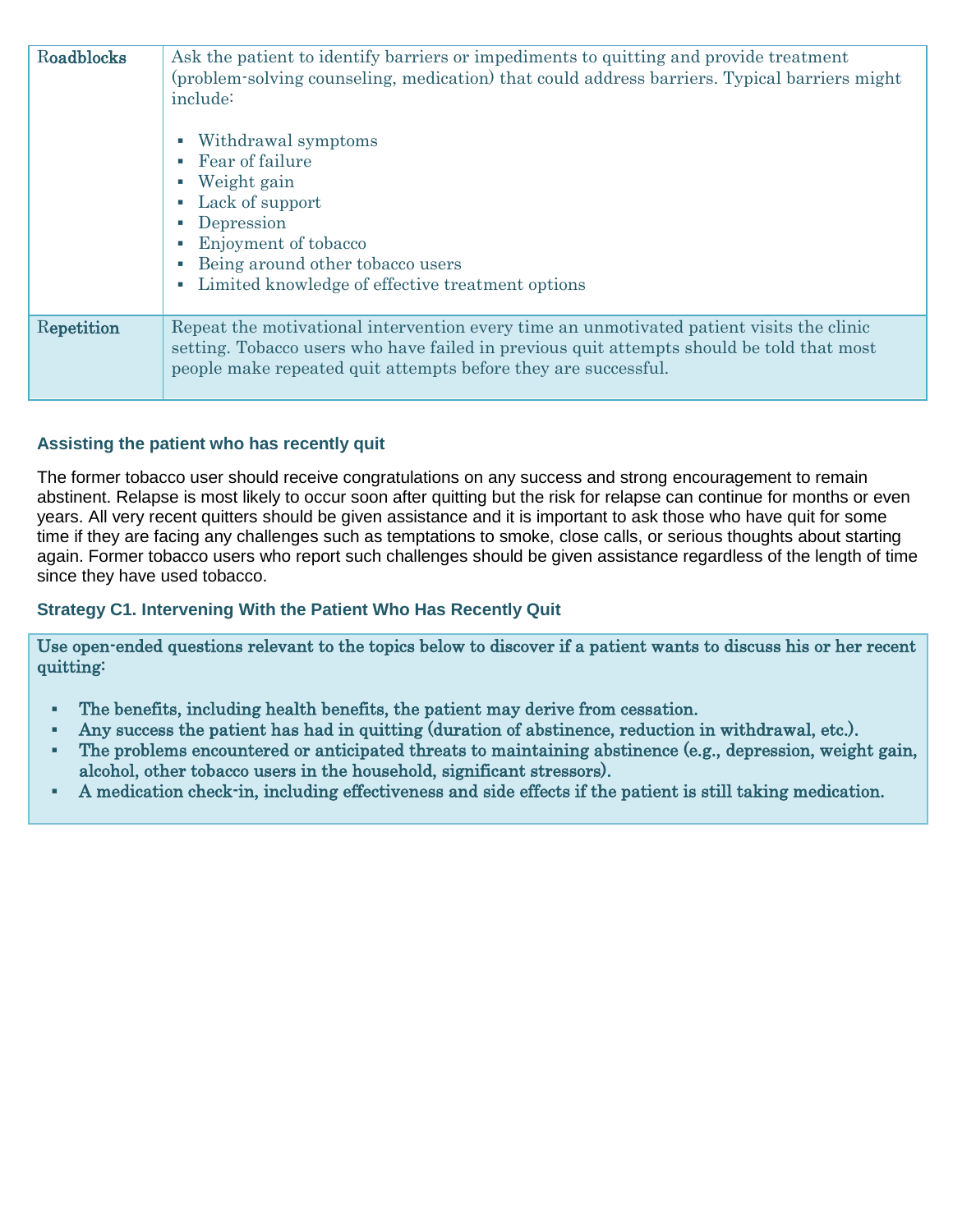<span id="page-9-0"></span>**A patient who previously smoked might identify a problem that negatively affects health or quality of life. Specific problems likely to be reported by former smokers and potential responses follow:**

| Problems                                   | Responses                                                                                                                                                                                                                                                                                                                                                                                                                                                                                                                                                                                                                                            |
|--------------------------------------------|------------------------------------------------------------------------------------------------------------------------------------------------------------------------------------------------------------------------------------------------------------------------------------------------------------------------------------------------------------------------------------------------------------------------------------------------------------------------------------------------------------------------------------------------------------------------------------------------------------------------------------------------------|
| Lack of support for<br>cessation           | • Schedule follow-up visits or telephone calls with the patient.<br>• Urge the patient to call the national quittine network $(1\text{-}800\text{-}QUIT\text{-}NOW)$ or other<br>local quitline.<br>• Help the patient identify sources of support within his or her environment.<br>• Refer the patient to an appropriate organization that offers counseling or support.                                                                                                                                                                                                                                                                           |
| Negative mood or<br>depression             | • If significant, provide counseling, prescribe appropriate medication, or refer the<br>patient to a specialist.                                                                                                                                                                                                                                                                                                                                                                                                                                                                                                                                     |
| Strong or prolonged<br>withdrawal symptoms | • If the patient reports prolonged craving or other withdrawal symptoms, consider<br>extending the use of an approved medication or adding or combining medications<br>to reduce strong withdrawal symptoms.                                                                                                                                                                                                                                                                                                                                                                                                                                         |
| Weight gain                                | • Recommend starting or increasing physical activity.<br>• Reassure the patient that some weight gain after quitting is common and is usually<br>self-limiting.<br>• Emphasize the health benefits of quitting relative to the health risks of modest<br>weight gain.<br>• Emphasize the importance of a healthy diet and active lifestyle.<br>• Suggest low-calorie substitutes such as sugarless chewing gum, vegetables, or<br>mints.<br>• Maintain the patient on medication known to delay weight gain (e.g., bupropion<br>SR, NRTs, particularly 4 mg nicotine gum and lozenge).<br>• Refer the patient to a nutritional counselor or program. |
| <b>Smoking lapses</b>                      | • Suggest continued use of tobacco use medications, which can reduce the likelihood<br>that a lapse will lead to a full relapse.<br>• Encourage another quit attempt or a recommitment to total abstinence.<br>• Reassure that quitting may take multiple attempts and use the lapse as a learning<br>experience.<br>• Provide or refer for intensive counseling.                                                                                                                                                                                                                                                                                    |

|  | <b>Strategy C2. Addressing Problems Encountered by Former Smokers</b> |  |  |
|--|-----------------------------------------------------------------------|--|--|
|  |                                                                       |  |  |

One way to systematically integrate tobacco cessation is by the use of the cessation tear sheet. This tear sheet can allow clinicians to personalize an intervention and can be given to patients as a take away.

See Tear Sheet for Use With Patients.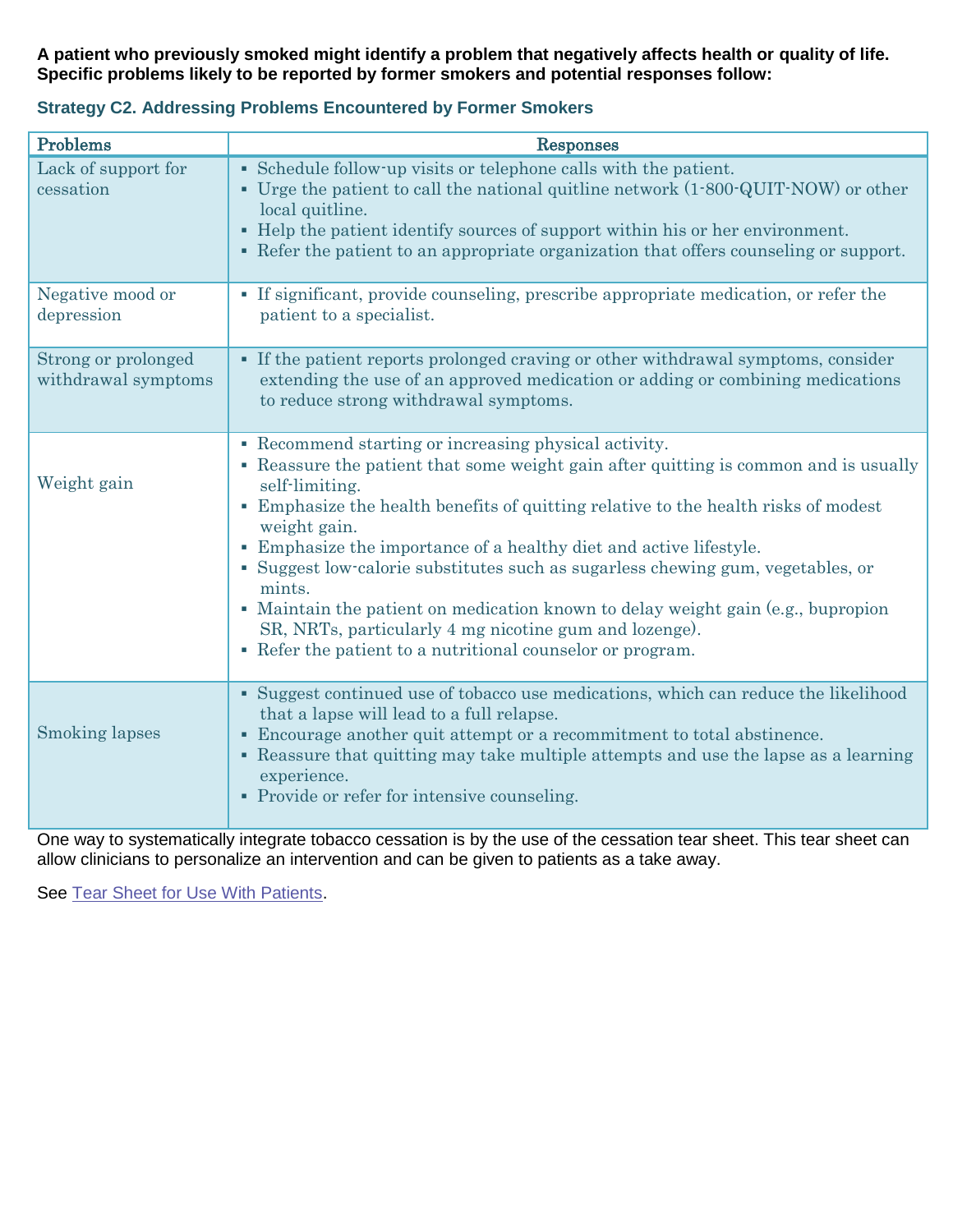# <span id="page-10-0"></span>**ARRANGE**

Arranging follow-up contact is the final step in treating tobacco use and dependence.

**Strategy A5.** *Arrange* **-- Ensure Followup Contact**

| Action                                                                 | Strategies for implementation                                                                                                                                                                                                                                                                                                          |
|------------------------------------------------------------------------|----------------------------------------------------------------------------------------------------------------------------------------------------------------------------------------------------------------------------------------------------------------------------------------------------------------------------------------|
| Arrange for follow-up<br>contacts, either in<br>person or by telephone | Timing<br>Follow up contact should begin soon after the quit date, preferably during the first<br>week. A second follow-up contact is recommended within the first month. Schedule<br>further follow-up contacts as indicated.                                                                                                         |
|                                                                        | Actions during follow-up contact<br>For all patients, identify problems already encountered and anticipate challenges in<br>the immediate future. Assess medication use and problems. Remind patients of<br>quittine support (1.800-QUIT-NOW). Address tobacco use at next clinical visit (treat<br>tobacco use as a chronic disease). |
|                                                                        | For patients who are abstinent, congratulate them on their success.<br>If to bacco use has occurred, review circumstances and help patient recommit to total<br>abstinence. Consider use of or link to more intensive treatment.                                                                                                       |
| For smokers unwilling<br>to quit at this time                          | Repeat a motivational intervention every time a patient not yet ready to quit visits<br>the clinic setting.                                                                                                                                                                                                                            |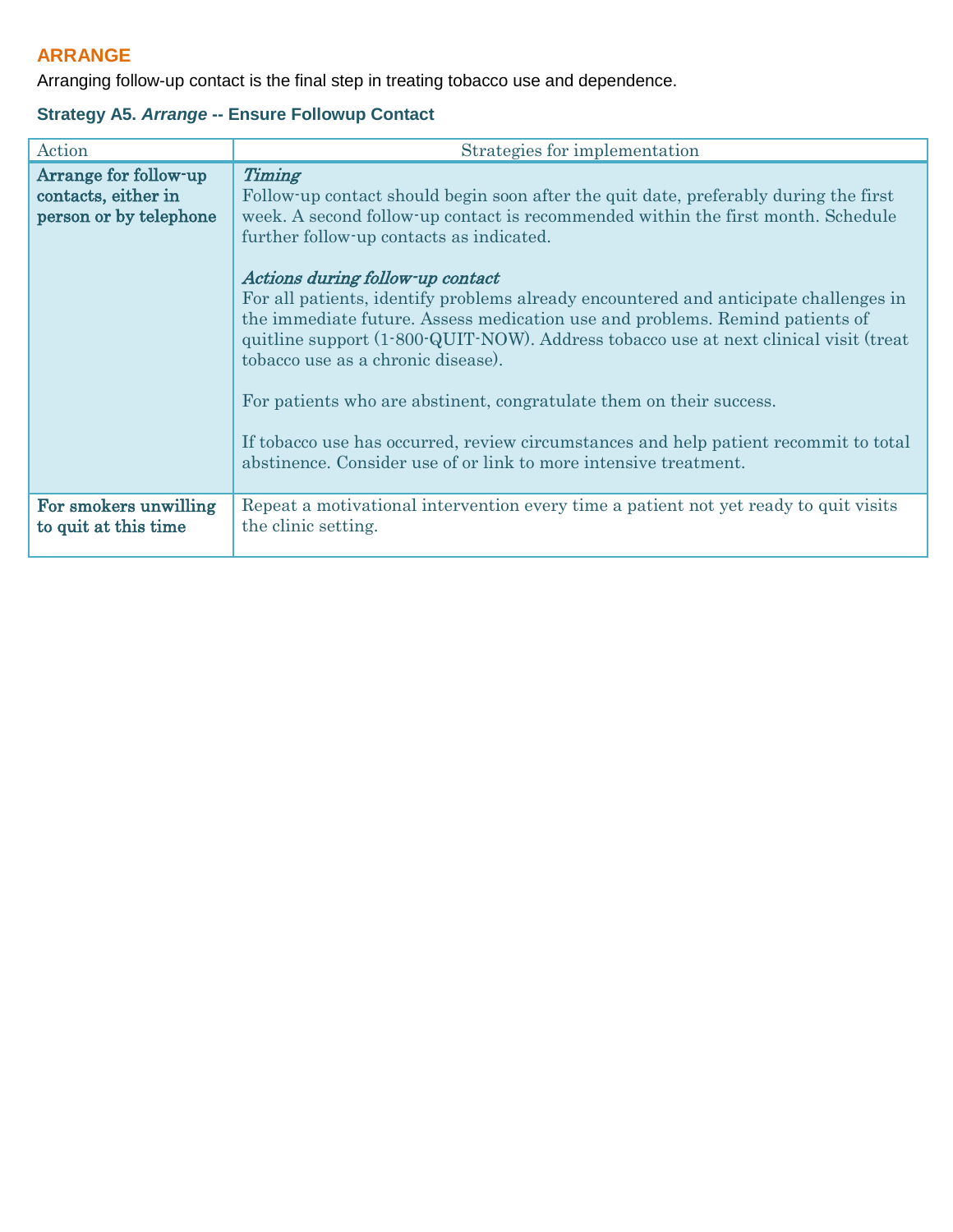# <span id="page-11-0"></span>**What Are the Most Effective Treatments for Smokers and Other Tobacco Users?**

# **Psychosocial Treatments**

Individual counseling, proactive telephone counseling, and group counseling formats are effective and should be used in smoking cessation interventions. These interventions can be delivered in many formats and by any number of health care professionals who interact with the patient. Tailored materials, both print and Web-based are effective in helping people quit.

How do I counsel patients to quit? Encourage Support Offer Resources

### **Common Elements of Practical Counseling (Problem-Solving/Skills-Training)**

| <b>Treatment component</b>                                                                                                                                                  | <b>Examples</b>                                                                                                                                                                                                                                                                                                                                                                           |
|-----------------------------------------------------------------------------------------------------------------------------------------------------------------------------|-------------------------------------------------------------------------------------------------------------------------------------------------------------------------------------------------------------------------------------------------------------------------------------------------------------------------------------------------------------------------------------------|
| <i>Recognize danger situations</i> ••<br>Identify events, internal states, or<br>activities that increase the risk of<br>smoking or relapse.                                | • Negative affect and stress.<br>• Being around other tobacco users.<br>• Drinking alcohol.<br>• Experiencing urges.<br>• Smoking cues and availability of cigarettes.                                                                                                                                                                                                                    |
| Develop coping skills $\cdot\cdot$<br>Identify and practice coping or<br>problem-solving skills. Typically,<br>these skills are intended to cope<br>with danger situations. | • Learn to anticipate and avoid temptation and trigger situations.<br>• Learn cognitive strategies that will reduce negative moods.<br>• Accomplish lifestyle changes that reduce stress, improve quality of<br>life, and reduce exposure to smoking cues.<br>• Learn cognitive and behavioral activities to cope with smoking urges<br>(e.g., distracting attention; changing routines). |
| Provide basic information --<br>Provide basic information about<br>smoking and successful quitting.                                                                         | • The fact that any smoking (even a single puff) increases the likelihood<br>of a full relapse.<br>• Withdrawal symptoms typically peak within 1-2 weeks after quitting<br>but may persist for months. These symptoms include negative mood,<br>urges to smoke, and difficulty concentrating.<br>• The addictive nature of smoking.                                                       |

### **Common Elements of Intra-treatment Supportive Interventions**

| Supportive treatment component                               | <b>Examples</b>                                                                                                                                                                                         |
|--------------------------------------------------------------|---------------------------------------------------------------------------------------------------------------------------------------------------------------------------------------------------------|
| Encourage the patient in the quit<br>attempt.                | • Note that effective to bacco dependence treatments are now available.<br>• Note that one-half of all people who have ever smoked have now quit.<br>• Communicate belief in patient's ability to quit. |
| Communicate caring and concern.                              | • Ask how patient feels about quitting.<br>• Directly express concern and willingness to help as often as needed.<br>• Ask about the patient's fears and ambivalence regarding quitting.                |
| Encourage the patient to talk about<br>the quitting process. | $\blacksquare$ Ask about:<br>Reasons the patient wants to quit.<br>Concerns or worries about quitting.<br>Success the patient has achieved.<br>Difficulties encountered while quitting.<br>٠            |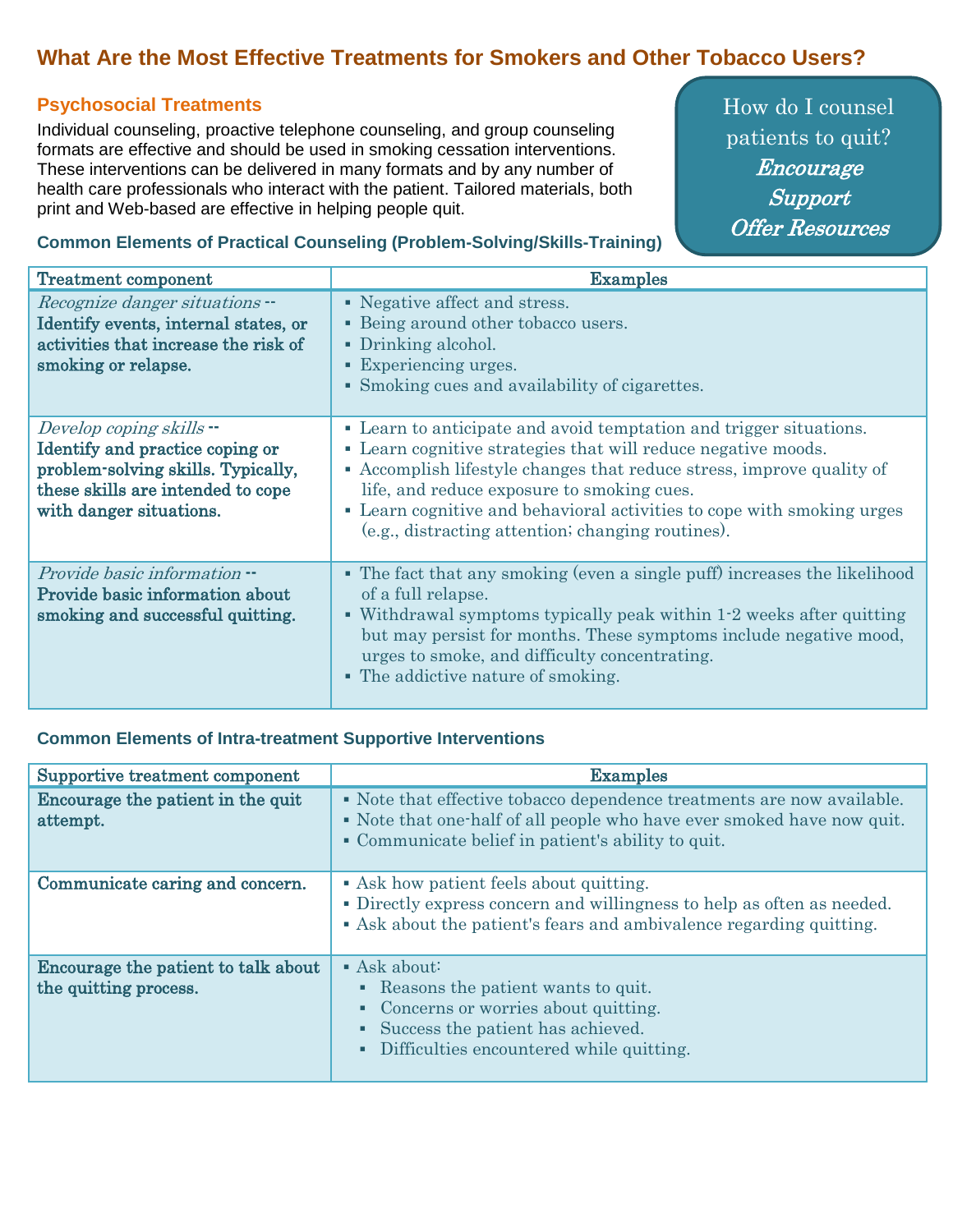# <span id="page-12-0"></span>**Medications**

The PHS Guideline has identified 7 first-line FDA-approved medications for smoking cessation and recommends that clinicians encourage all patients attempting to quit to use effective medications for tobacco dependence treatment, except where contraindicated or for specific populations for which there is insufficient evidence of effectiveness (i.e. pregnant women, smokeless tobacco users, light smokers, and adolescents). These seven first-line therapies include two non-nicotine medications, bupropion SR and varenicline, and five nicotine medications, nicotine gum, nicotine inhaler, nicotine nasal spray, nicotine patch, and nicotine lozenge (known collectively as *nicotine replacement therapy*or NRT). The clinical guidelines for prescribing cessation medications in general appear below followed by a clinical guideline table for each separate medication. See FDA website and package inserts for more complete prescribing and safety information.

#### **Clinical guidelines for prescribing medication for treating tobacco use and dependence**

| Who should receive medication for<br>tobacco use? Are there groups of<br>smokers for whom medication has<br>not been shown to be effective?                                          | All smokers trying to quit should be offered medication, except<br>where contraindicated or for specific populations for which there is<br>insufficient evidence of effectiveness (i.e., pregnant women,<br>smokeless tobacco users, light smokers and adolescents).                                                                                                                                                                                                                                                                                              |
|--------------------------------------------------------------------------------------------------------------------------------------------------------------------------------------|-------------------------------------------------------------------------------------------------------------------------------------------------------------------------------------------------------------------------------------------------------------------------------------------------------------------------------------------------------------------------------------------------------------------------------------------------------------------------------------------------------------------------------------------------------------------|
| What are the first-line medications<br>recommended in the PHS Clinical<br><b>Practice Guideline, Treating Tobacco</b><br>Use and Dependence " 2008 Update?                           | All seven of the FDA-approved medications for treating tobacco use<br>are recommended: bupropion SR, nicotine gum, nicotine inhaler,<br>nicotine lozenge, nicotine nasal spray, the nicotine patch and<br>varenicline. The clinician should consider the first-line medications<br>shown to be more effective than the nicotine patch alone: 2 mg/day<br>varenicline or the combination of long-term nicotine patch use + ad<br>libitum NRT. Unfortunately, there are no well accepted algorithms<br>to guide optimal selection among the first-line medications. |
| Are there contraindications,<br>warnings, precautions, other<br>concerns, and side effects regarding<br>the first-line medications<br>recommended in the Guideline<br><b>Update?</b> | All seven FDA-approved medications have specific<br>contraindications, warnings, precautions, other concerns, and side<br>effects. Please refer to FDA package inserts for this complete<br>information and FDA updates and to the individual drug tables in<br>this document. (See information below regarding second-line<br>medications.)                                                                                                                                                                                                                      |
| What other factors may influence<br>medication selection?                                                                                                                            | Pragmatic factors may also influence selection such as insurance<br>coverage or out of pocket patient costs, likelihood of adherence,<br>dentures when considering the gum, or dermatitis when considering<br>the patch.                                                                                                                                                                                                                                                                                                                                          |
| Is a patient's prior experience with a<br>medication relevant?                                                                                                                       | Prior successful experience (sustained abstinence with the<br>medication) suggests that the medication may be helpful to the<br>patient in a subsequent quit attempt, especially if the patient found<br>the medication to be tolerable and/or easy to use. However, it is<br>difficult to draw firm conclusions from prior failure with a<br>medication. Some evidence suggests that retreating relapsed<br>smokers with the same medication produces small or no benefit<br>while other evidence suggests that it may be of substantial benefit.                |
| What medications should a clinician<br>use with a patient who is highly<br>nicotine dependent?                                                                                       | The higher dose preparations of nicotine gum, patch, and lozenge<br>have been shown to be effective in highly dependent smokers. Also,<br>there is evidence that combination NRT therapy may be particularly<br>effective in suppressing tobacco withdrawal symptoms. Thus it may<br>be that NRT combinations are especially helpful to highly dependent<br>smokers or those with a history of severe withdrawal.                                                                                                                                                 |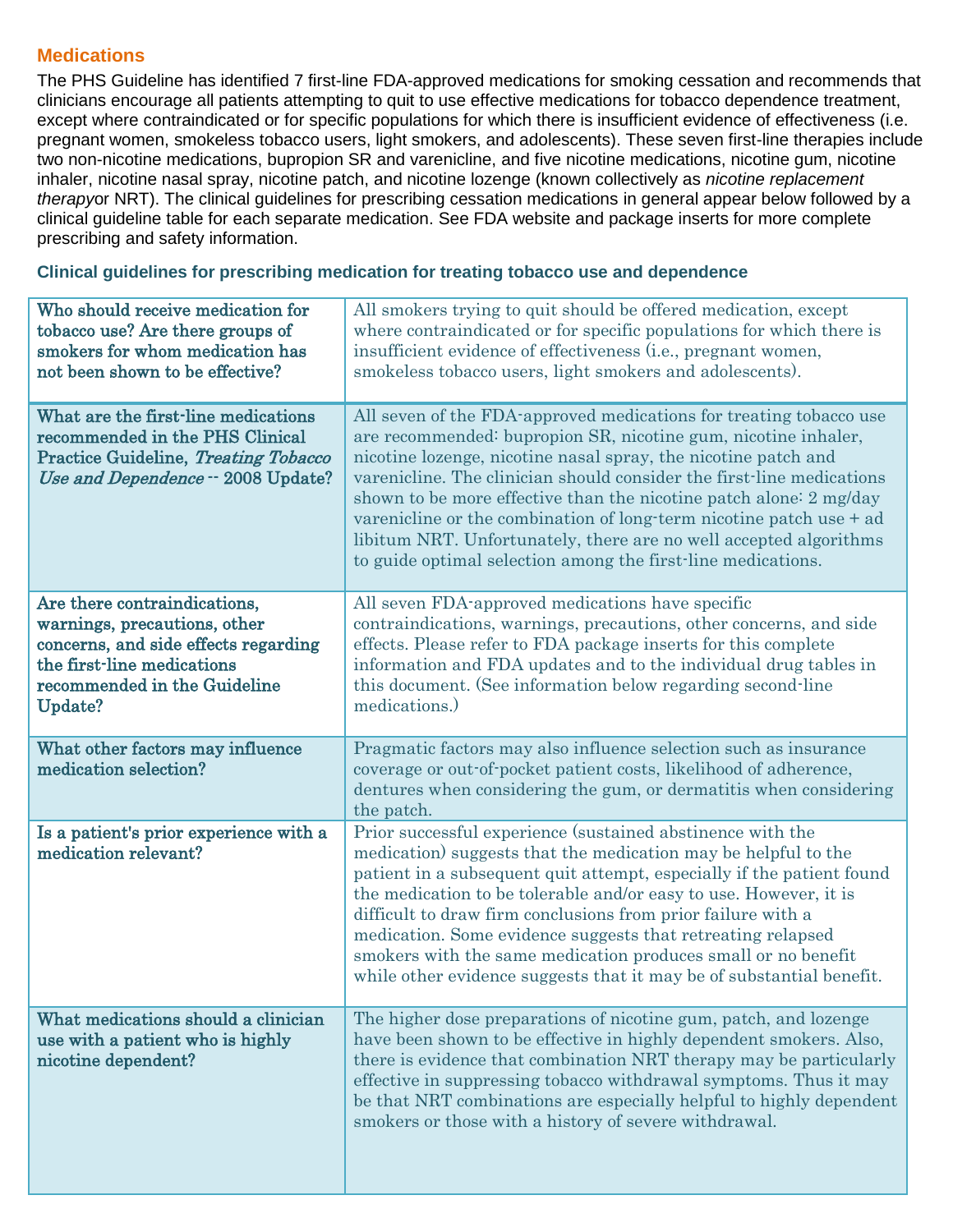| Is gender a consideration in selecting<br>a medication?                                                           | There is evidence that NRT can be effective with both sexes;<br>however, evidence is mixed as to whether NRT is less effective in<br>women than men. This may encourage the clinician to consider use<br>of another type of medication with women such as bupropion SR or<br>varenicline.                                                                                                                                                                                                                                                                                                                                                  |
|-------------------------------------------------------------------------------------------------------------------|--------------------------------------------------------------------------------------------------------------------------------------------------------------------------------------------------------------------------------------------------------------------------------------------------------------------------------------------------------------------------------------------------------------------------------------------------------------------------------------------------------------------------------------------------------------------------------------------------------------------------------------------|
| Are cessation medications<br>appropriate for light smokers (i.e.,<br>$\langle 10 \text{ eigenttes/day} \rangle$ ? | As noted above, cessation medications have not been shown to be<br>beneficial to light smokers. However, if NRT is used with light<br>smokers, clinicians may consider reducing the dose of the<br>medication. No adjustments are necessary when using bupropion SR<br>or varenicline.                                                                                                                                                                                                                                                                                                                                                     |
| Which medications should be<br>considered with patients particularly<br>concerned about weight gain?              | Data show that bupropion SR and nicotine replacement therapies, in<br>particular 4 mg nicotine gum and 4 mg nicotine lozenge, delay, but<br>do not prevent, weight gain.                                                                                                                                                                                                                                                                                                                                                                                                                                                                   |
| Are there medications that should be<br>especially considered in patients with<br>a past history of depression?   | Bupropion SR and nortriptyline appear to be effective with this<br>population, but nicotine replacement medications also appear to<br>help individuals with a past history of depression.                                                                                                                                                                                                                                                                                                                                                                                                                                                  |
| Should nicotine replacement<br>therapies be avoided in patients with<br>a history of cardiovascular disease?      | No. The nicotine patch in particular has been demonstrated as safe<br>for cardiovascular patients. See individual medication tables below<br>and FDA package inserts for more complete information.                                                                                                                                                                                                                                                                                                                                                                                                                                        |
| May tobacco dependence medications<br>be used long-term (e.g., up to 6<br>months)?                                | Yes. This approach may be helpful with smokers who report<br>persistent withdrawal symptoms during the course of medications,<br>who have relapsed in the past after stopping medication, or who<br>desire long-term therapy. A minority of individuals who successfully<br>quit smoking use ad libitum NRT medications (gum, nasal spray,<br>inhaler) long-term. The use of these medications for up to 6 months<br>does not present a known health risk and developing dependence on<br>medications is uncommon. Additionally, the FDA has approved the<br>use of bupropion SR, varenicline and some NRT medications for 6<br>month use. |
| Is medication adherence important?                                                                                | Yes. Patients frequently do not use cessation medications as<br>recommended (e.g., they don't use them at recommended doses or for<br>recommended durations) and this may reduce their effectiveness.                                                                                                                                                                                                                                                                                                                                                                                                                                      |
| May medications ever be combined?                                                                                 | Yes. Only the combination of nicotine patch plus bupropion is<br>currently approved by the FDA for smoking cessation. However,<br>evidence exists that combining the nicotine patch long-term (> 14<br>weeks) with either nicotine gum or nicotine nasal spray, the nicotine<br>patch with the nicotine inhaler, or the nicotine patch with bupropion<br>SR, increases long-term abstinence rates.                                                                                                                                                                                                                                         |
| Can medications be used <i>before</i> the<br>quit attempt?                                                        | Yes. For those willing to try it, NRT medications (patch, gum, or<br>inhaler) may be used for up to 6 months before the quit date.<br>Patients should develop a smoking reduction plan, cutting down on<br>number of cigarettes per day or smoking in certain contexts (e.g.,<br>while in the car or watching TV.                                                                                                                                                                                                                                                                                                                          |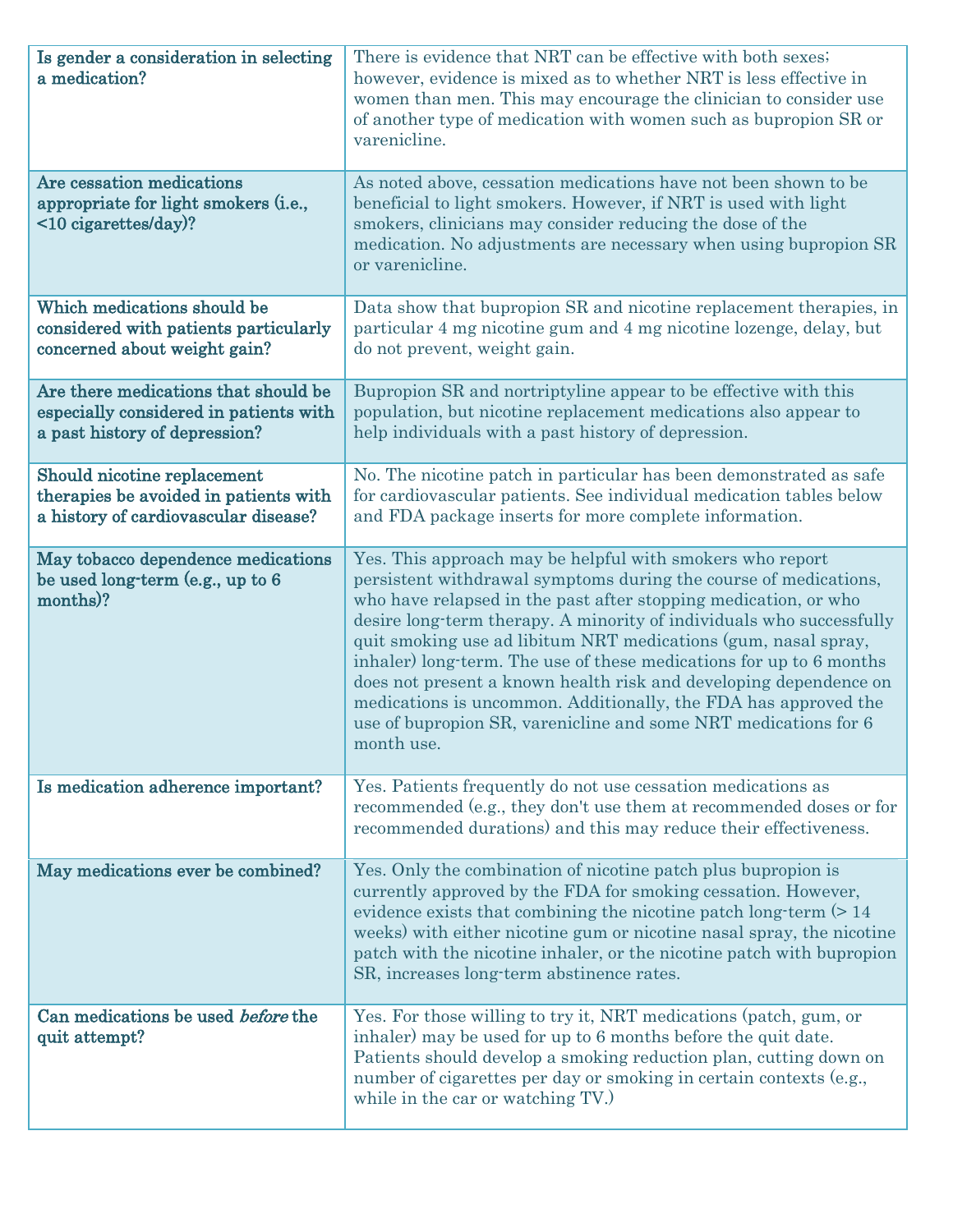# **Suggestions for the clinical use of bupropion SR**

|                                                                                                                                                       | Clinical use of bupropion SR 150 (FDA approved)                                                                                                                                                                                                                                                                                                                                                                                                                                                                                                                                                                                                                                                                                                                                                                                                                                                                                                                                                                                                                                                                                                                                                                                                                                                                                                                                                                                                                                                                                                                                                                        |
|-------------------------------------------------------------------------------------------------------------------------------------------------------|------------------------------------------------------------------------------------------------------------------------------------------------------------------------------------------------------------------------------------------------------------------------------------------------------------------------------------------------------------------------------------------------------------------------------------------------------------------------------------------------------------------------------------------------------------------------------------------------------------------------------------------------------------------------------------------------------------------------------------------------------------------------------------------------------------------------------------------------------------------------------------------------------------------------------------------------------------------------------------------------------------------------------------------------------------------------------------------------------------------------------------------------------------------------------------------------------------------------------------------------------------------------------------------------------------------------------------------------------------------------------------------------------------------------------------------------------------------------------------------------------------------------------------------------------------------------------------------------------------------------|
| <b>Patient selection</b>                                                                                                                              | Appropriate as a first-line medication for treating tobacco use.                                                                                                                                                                                                                                                                                                                                                                                                                                                                                                                                                                                                                                                                                                                                                                                                                                                                                                                                                                                                                                                                                                                                                                                                                                                                                                                                                                                                                                                                                                                                                       |
| Precautions,<br>warnings,<br>contraindications<br>and side effects<br>(see FDA package)<br>insert and<br>website for<br>complete list and<br>updates) | <b>Pregnancy</b> : Pregnant smokers should be encouraged to quit without medication.<br>Bupropion has not been shown to be effective for tobacco dependence treatment in<br>pregnant smokers. (Bupropion is an FDA pregnancy Class C agent.) Bupropion has not<br>been evaluated in breast-feeding patients.<br><b>Cardiovascular diseases</b> • Generally well-tolerated; occasional reports of hypertension.<br><b>Side effects</b> - The most common reported side effects were insomnia (35-40%) and dry<br>mouth $(10\%)$ .<br><b>Contraindications</b> - Bupropion SR is contraindicated in individuals who have a history of<br>seizures or eating disorder, who are taking another form of bupropion, or who have used<br>an MAO inhibitor in the past 14 days.<br>Warning -- In February, 2008, the FDA added a warning regarding the use of bupropion.<br>Specifically, it noted that depressed mood, agitation, changes in behavior, suicidal<br>ideation, and suicide have been reported in patients attempting to quit smoking while<br>using bupropion. The FDA recommends that patients should tell their healthcare provider<br>about any history of psychiatric illness prior to starting this medication and clinicians<br>should monitor for changes in mood and behavior when prescribing this medication. In<br>light of these FDA recommendations, clinicians should consider eliciting information on<br>their patients' psychiatric history. For further information, see FDA websites for black-box<br>warning:<br>Bupropion FDA black box warning<br><b>Bipropion FDA Press Announcement</b> |
| Dosage                                                                                                                                                | Patients should begin bupropion SR treatment 1.2 weeks before they quit smoking.<br>Patients should begin with a dose of 150 mg every morning for 3 days, then increase to 150<br>mg twice daily. Dosage should not exceed 300 mg per day. Dosing at 150 mg twice daily<br>should continue for 7.12 weeks. For long-term therapy, consider use of bupropion SR 150<br>mg for up to 6 months post-quit.                                                                                                                                                                                                                                                                                                                                                                                                                                                                                                                                                                                                                                                                                                                                                                                                                                                                                                                                                                                                                                                                                                                                                                                                                 |
| Availability                                                                                                                                          | Prescription only                                                                                                                                                                                                                                                                                                                                                                                                                                                                                                                                                                                                                                                                                                                                                                                                                                                                                                                                                                                                                                                                                                                                                                                                                                                                                                                                                                                                                                                                                                                                                                                                      |
| Prescribing<br>instructions                                                                                                                           | <b>Stopping smoking prior to quit date</b> $\cdot$ Recognize that some patients may lose their desire<br>to smoke prior to their quit date, or will spontaneously reduce the amount they smoke.<br><b>Dosing information</b> $\cdot$ If insommia is marked, taking the PM dose earlier (in the afternoon,<br>at least 8 hours after the first dose) may provide some relief.<br><b>Alcohol</b> · Use alcohol only in moderation.                                                                                                                                                                                                                                                                                                                                                                                                                                                                                                                                                                                                                                                                                                                                                                                                                                                                                                                                                                                                                                                                                                                                                                                       |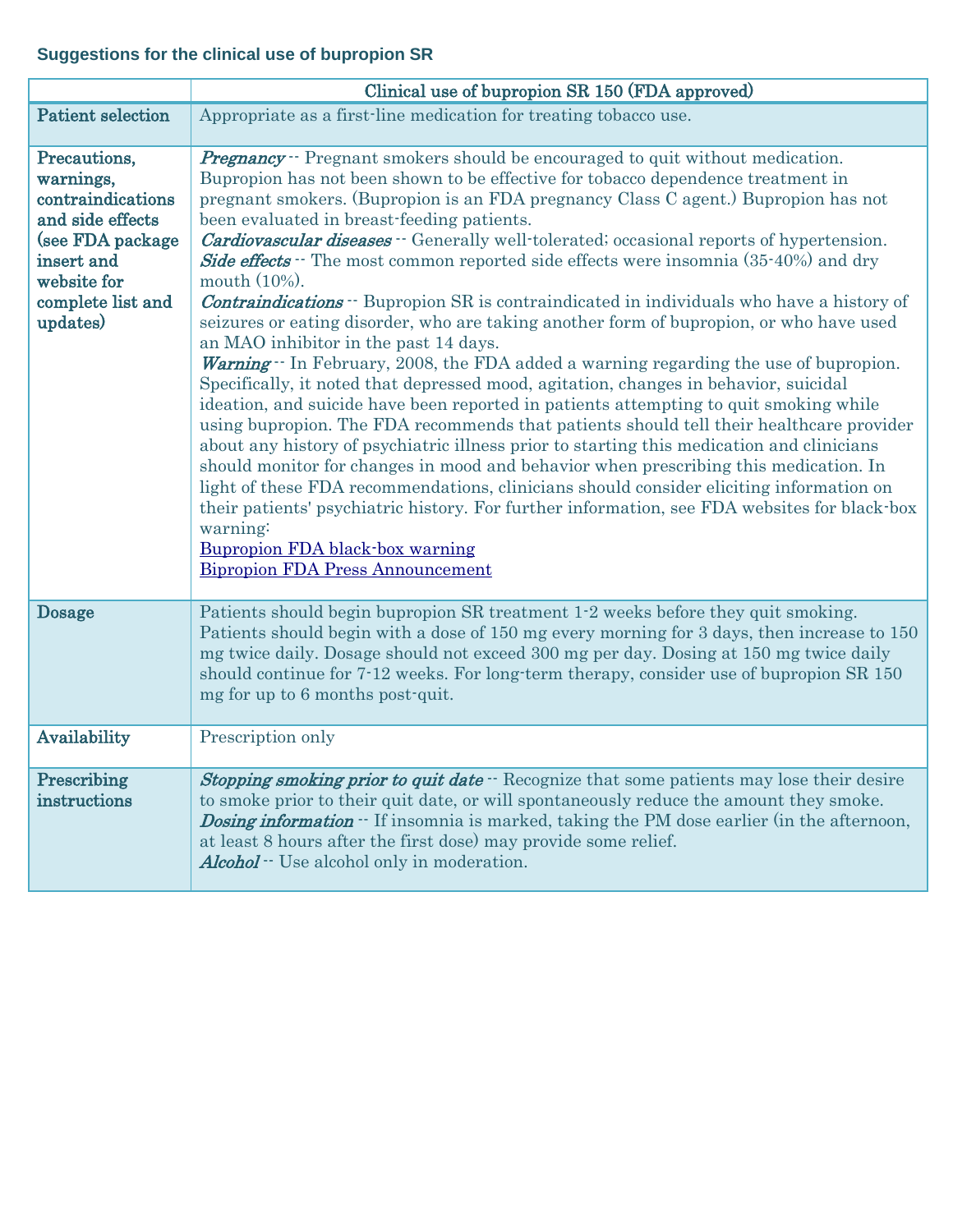# **Suggestions for the clinical use of nicotine gum**

|                                                                                                                                                      | Clinical Use of Nicotine Gum (FDA Approved)                                                                                                                                                                                                                                                                                                                                                                                                                                                                                                                                                                                                                                                                                                                                                                                                                                                                                                                                       |
|------------------------------------------------------------------------------------------------------------------------------------------------------|-----------------------------------------------------------------------------------------------------------------------------------------------------------------------------------------------------------------------------------------------------------------------------------------------------------------------------------------------------------------------------------------------------------------------------------------------------------------------------------------------------------------------------------------------------------------------------------------------------------------------------------------------------------------------------------------------------------------------------------------------------------------------------------------------------------------------------------------------------------------------------------------------------------------------------------------------------------------------------------|
| <b>Patient selection</b>                                                                                                                             | Appropriate as a first-line medication for treating tobacco use.                                                                                                                                                                                                                                                                                                                                                                                                                                                                                                                                                                                                                                                                                                                                                                                                                                                                                                                  |
| Precautions,<br>warnings,<br>contraindications<br>and side effects<br>(see FDA<br>package insert<br>and website for<br>complete list and<br>updates) | <b>Pregnancy</b> •• Pregnant smokers should be encouraged to quit without medication.<br>Nicotine gum has not been shown to be effective for treating tobacco dependence in<br>pregnant smokers. (Nicotine gum is an FDA pregnancy Class D agent.) Nicotine gum has<br>not been evaluated in breast-feeding patients.<br><b>Cardiovascular diseases</b> •• NRT is not an independent risk factor for acute myocardial<br>events. NRT should be used with caution among particular cardiovascular patient groups:<br>those in the immediate (within 2 weeks) post-myocardial infarction period, those with<br>serious arrhythmias, and those with unstable angina pectoris.<br><b>Side effects</b> • Common side effects of nicotine gum include mouth soreness, hiccups,<br>dyspepsia, and jaw ache. These effects are generally mild and transient, and often can be<br>alleviated by correcting the patient's chewing technique (see <i>prescribing instructions</i><br>below). |
| <b>Dosage</b>                                                                                                                                        | Nicotine gum (both regular and flavored) is available in 2 mg and 4 mg (per piece) doses.<br>The 2 mg gum is recommended for patients who smoke their first cigarette more than 30<br>minutes after waking, while the 4 mg gum is recommended for patients who smoke their<br>first cigarette within 30 minutes of waking. Smokers should use at least 1 piece every 1 to<br>2 hours for the first six weeks. The gum should be used for up to 12 weeks post-quit with<br>no more than 24 pieces used per day.<br><b>Pre-quit</b> Patients may begin using nicotine gum up to 6 months <i>before</i> the quit date<br>along with reducing the number of cigarettes smoked per day.                                                                                                                                                                                                                                                                                                |
| Availability                                                                                                                                         | OTC only                                                                                                                                                                                                                                                                                                                                                                                                                                                                                                                                                                                                                                                                                                                                                                                                                                                                                                                                                                          |
| Prescribing<br>instructions                                                                                                                          | <b>Chewing technique</b> - Gum should be chewed slowly until a "peppery" or "flavored" taste<br>emerges, then "parked" between cheek and gum to facilitate nicotine absorption through<br>the oral mucosa. Gum should be slowly and intermittently "chewed and parked" for about<br>30 minutes or until the taste dissipates.<br><b>Absorption</b> • Acidic beverages (e.g., coffee, juices, soft drinks) interfere with the buccal<br>absorption of nicotine, so eating and drinking anything except water should be avoided for<br>15 minutes before or during chewing.<br><b>Dosing information</b> $\cdot$ Patients often do not use enough prn NRT medicines to obtain<br>optimal clinical effects. Instructions to chew the gum on a fixed schedule (at least one<br>piece every 1-2 hours) for at least 1-3 months may be more beneficial than <i>ad libitum</i> use.                                                                                                      |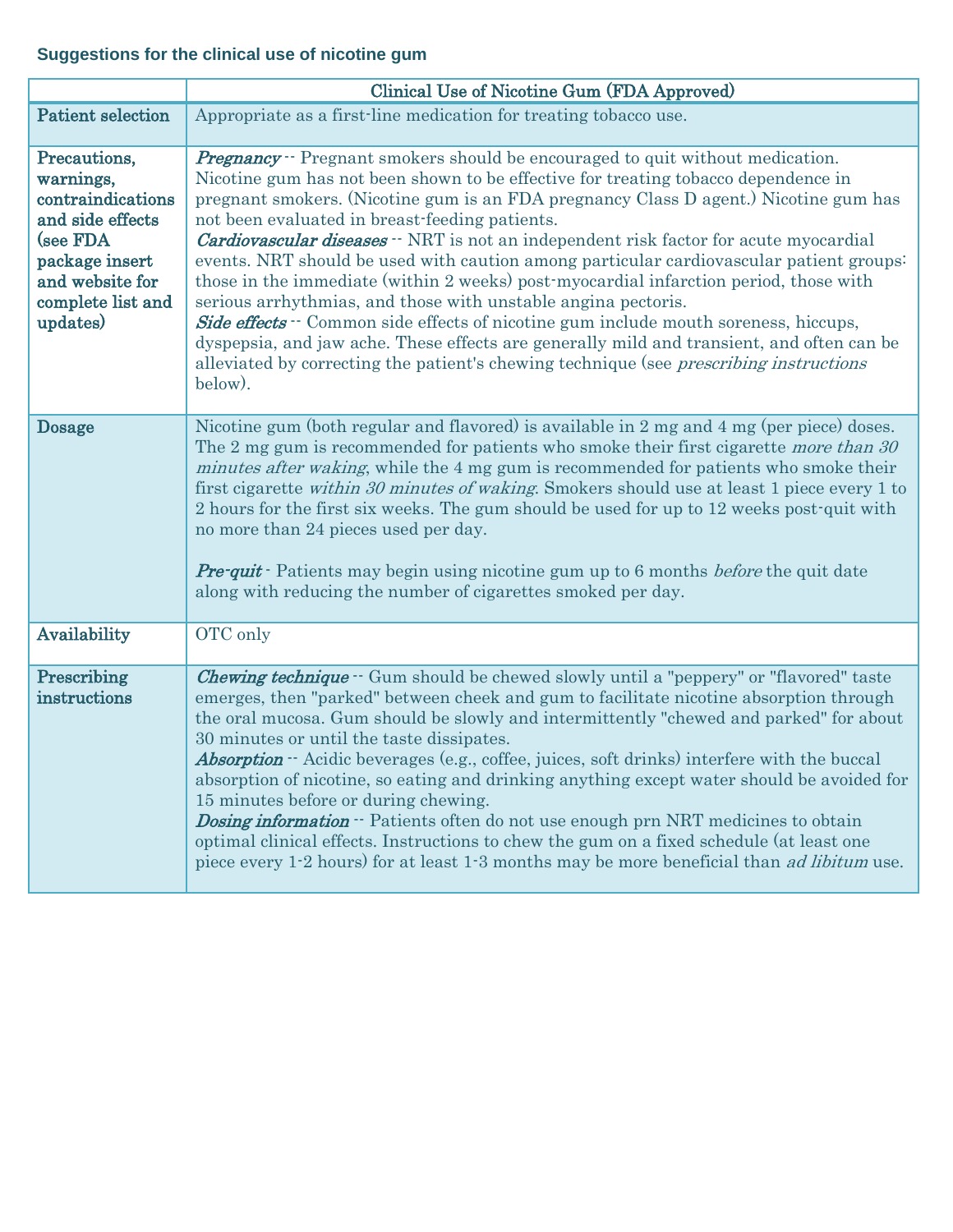# **Suggestions for the clinical use of the nicotine inhaler**

|                                                                                                                                                      | Clinical Use for the Nicotine Inhaler (FDA Approved)                                                                                                                                                                                                                                                                                                                                                                                                                                                                                                                                                                                                                                                                                                                                                                                                                                                                                                                                                                 |
|------------------------------------------------------------------------------------------------------------------------------------------------------|----------------------------------------------------------------------------------------------------------------------------------------------------------------------------------------------------------------------------------------------------------------------------------------------------------------------------------------------------------------------------------------------------------------------------------------------------------------------------------------------------------------------------------------------------------------------------------------------------------------------------------------------------------------------------------------------------------------------------------------------------------------------------------------------------------------------------------------------------------------------------------------------------------------------------------------------------------------------------------------------------------------------|
| <b>Patient selection</b>                                                                                                                             | Appropriate as a first-line medication for treating tobacco use.                                                                                                                                                                                                                                                                                                                                                                                                                                                                                                                                                                                                                                                                                                                                                                                                                                                                                                                                                     |
| Precautions,<br>warnings,<br>contraindications<br>and side effects<br>(see FDA<br>package insert<br>and website for<br>complete list and<br>updates) | <b>Pregnancy</b> : Pregnant smokers should be encouraged to quit without medication. The<br>nicotine inhaler has not been shown to be effective for treating tobacco dependence in<br>pregnant smokers. (The nicotine inhaler is an FDA pregnancy Class D agent.) The nicotine<br>inhaler has not been evaluated in breast-feeding patients.<br><b>Cardiovascular diseases</b> •• NRT is not an independent risk factor for acute myocardial<br>events. NRT should be used with caution among particular cardiovascular patient groups:<br>those in the immediate (within 2 weeks) post-myocardial infarction period, those with<br>serious arrhythmias, and those with unstable angina pectoris.<br><b>Local irritation reactions</b> - Local irritation in the mouth and throat was observed in 40%<br>of patients using the nicotine inhaler. Coughing $(32%)$ and rhinitis $(23%)$ also were<br>common. Severity was generally rated as mild, and the frequency of such symptoms<br>declined with continued use. |
| <b>Dosage</b>                                                                                                                                        | A dose from the nicotine inhaler consists of a puff or inhalation. Each cartridge delivers a<br>total of 4 mg of nicotine over 80 inhalations. Recommended dosage is 6.16 cartridges/day.<br>Recommended duration of therapy is up to 6 months. Instruct patient to taper dosage<br>during the final 3 months of treatment. Partially used cartridges can be saved for the next<br>day.<br><b>Pre-quit</b> Patients may begin using the nicotine inhaler up to 6 months before the quit<br>date along with reducing the number of cigarettes smoked per day.                                                                                                                                                                                                                                                                                                                                                                                                                                                         |
| Availability                                                                                                                                         | Prescription only                                                                                                                                                                                                                                                                                                                                                                                                                                                                                                                                                                                                                                                                                                                                                                                                                                                                                                                                                                                                    |
| Prescribing<br>instructions                                                                                                                          | <b>Ambient temperature</b> $\cdot$ Delivery of nicotine from the inhaler declines significantly at<br>temperatures below 40°F. In cold weather, the inhaler and cartridges should be kept in an<br>inside pocket or other warm area.<br><b>Absorption</b> - Acidic beverages (e.g., coffee, juices, soft drinks) interfere with the buccal<br>absorption of nicotine, so eating and drinking anything except water should be avoided for<br>15 minutes before or during use of the inhaler.<br><i>Dosing information</i> •• Patients often do not use enough prn NRT medicines to obtain<br>optimal clinical effects. Use is recommended for up to 6 months with gradual reduction in<br>frequency of use over the last 6-12 weeks of treatment. Best effects are achieved by<br>frequent puffing of the inhaler and using at least 6 cartridges/day.                                                                                                                                                                |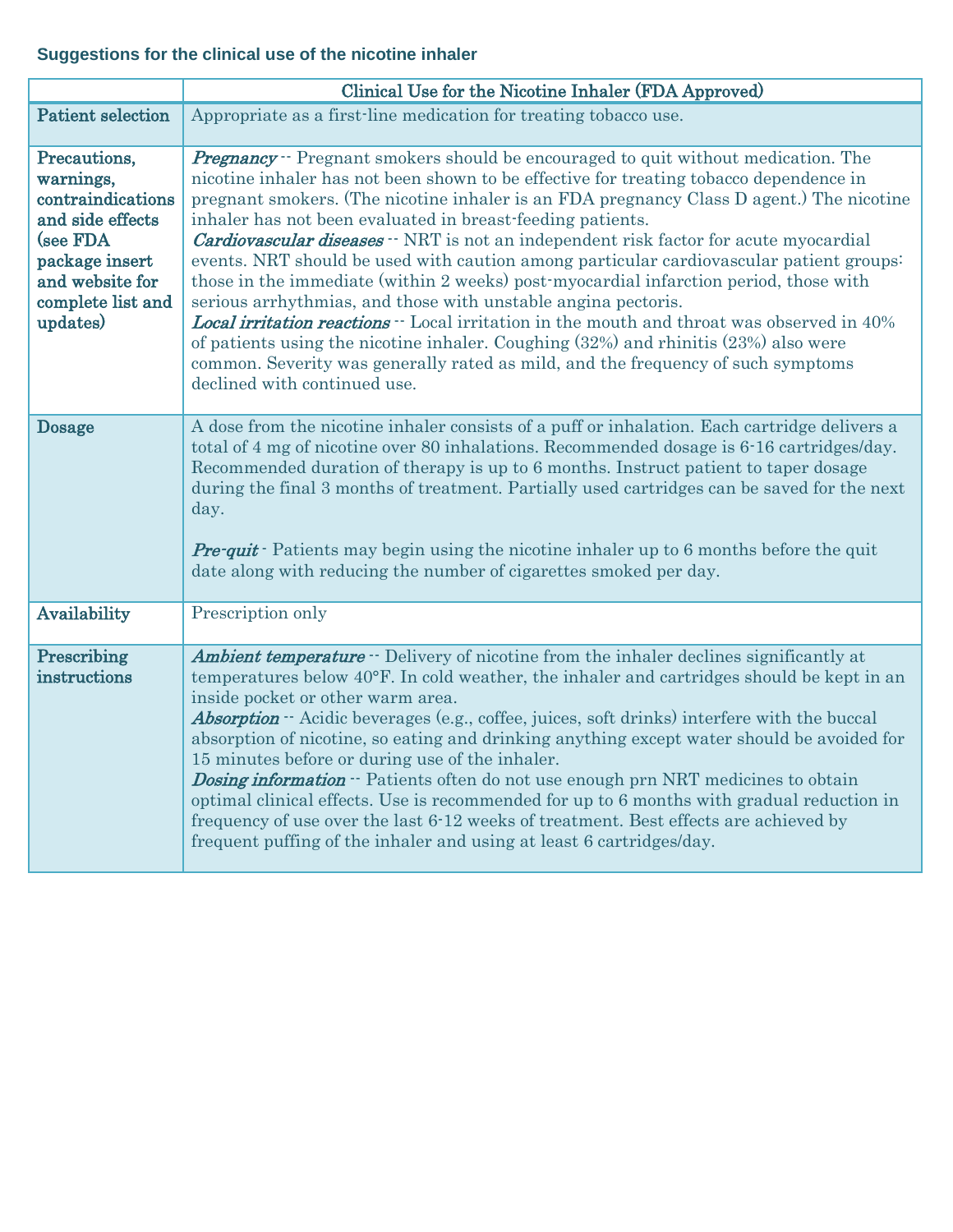# **Suggestions for the clinical use of the nicotine lozenge**

|                                                                                                                                                      | Clinical use of nicotine lozenge (FDA approved)                                                                                                                                                                                                                                                                                                                                                                                                                                                                                                                                                                                                                                                                                                                                                                                                                                                                                                                                                            |
|------------------------------------------------------------------------------------------------------------------------------------------------------|------------------------------------------------------------------------------------------------------------------------------------------------------------------------------------------------------------------------------------------------------------------------------------------------------------------------------------------------------------------------------------------------------------------------------------------------------------------------------------------------------------------------------------------------------------------------------------------------------------------------------------------------------------------------------------------------------------------------------------------------------------------------------------------------------------------------------------------------------------------------------------------------------------------------------------------------------------------------------------------------------------|
| <b>Patient selection</b>                                                                                                                             | Appropriate as a first-line medication for treating tobacco use.                                                                                                                                                                                                                                                                                                                                                                                                                                                                                                                                                                                                                                                                                                                                                                                                                                                                                                                                           |
| Precautions,<br>warnings,<br>contraindications<br>and side effects<br>(see FDA<br>package insert<br>and website for<br>complete list and<br>updates) | <b>Pregnancy</b> •• Pregnant smokers should be encouraged to quit without medication. The<br>nicotine lozenge has not been shown to be effective for treating to bacco dependence for<br>pregnant smokers. The nicotine lozenge has not been evaluated in breast-feeding patients.<br>Because the lozenge was approved as an over-the-counter agent, it was not evaluated by<br>the FDA for teratogenicity.<br><b>Cardiovascular diseases</b> - NRT is not an independent risk factor for acute myocardial<br>events. NRT should be used with caution among particular cardiovascular patient groups:<br>those in the immediate (within 2 weeks) post-myocardial infarction period, those with<br>serious arrhythmias, and those with unstable angina pectoris.<br><b>Side effects</b> - The most common side effects of the nicotine lozenge are nausea, hiccups,<br>and heartburn. Individuals on the 4 mg lozenge also had increased rates of headache and<br>coughing (less than 10% of participants). |
| Dosage                                                                                                                                               | Nicotine lozenges are available in 2 mg and 4 mg (per piece) doses. The 2 mg lozenge is<br>recommended for patients who smoke their first cigarette more than 30 minutes after<br>waking, while the 4 mg lozenge is recommended for patients who smoke their first<br>cigarette within 30 minutes of waking. Generally, smokers should use at least 9 lozenges<br>per day in the first six weeks. The lozenge should be used for up to 12 weeks with no more<br>than 20 lozenges/day.                                                                                                                                                                                                                                                                                                                                                                                                                                                                                                                      |
| Availability                                                                                                                                         | OTC only                                                                                                                                                                                                                                                                                                                                                                                                                                                                                                                                                                                                                                                                                                                                                                                                                                                                                                                                                                                                   |
| Prescribing<br>instructions                                                                                                                          | <b>Lozenge use</b> The lozenge should be allowed to dissolve in the mouth rather than chewing<br>or swallowing it.<br><b>Absorption</b> - Acidic beverages (e.g., coffee, juices, soft drinks) interfere with the buccal<br>absorption of nicotine, so eating and drinking anything except water should be avoided for<br>15 minutes before or during use of the nicotine lozenge.<br><b>Dosing information</b> - Patients often do not use enough prn NRT medicines to obtain<br>optimal clinical effects. Generally, patients should use one lozenge every 1-2 hours during<br>the first six weeks of treatment, using a minimum of 9 lozenges/day, then decrease lozenge<br>use to one lozenge every 2-4 hours during Weeks 7-9, and then to one lozenge every 4-8<br>hours for Weeks 10-12.                                                                                                                                                                                                            |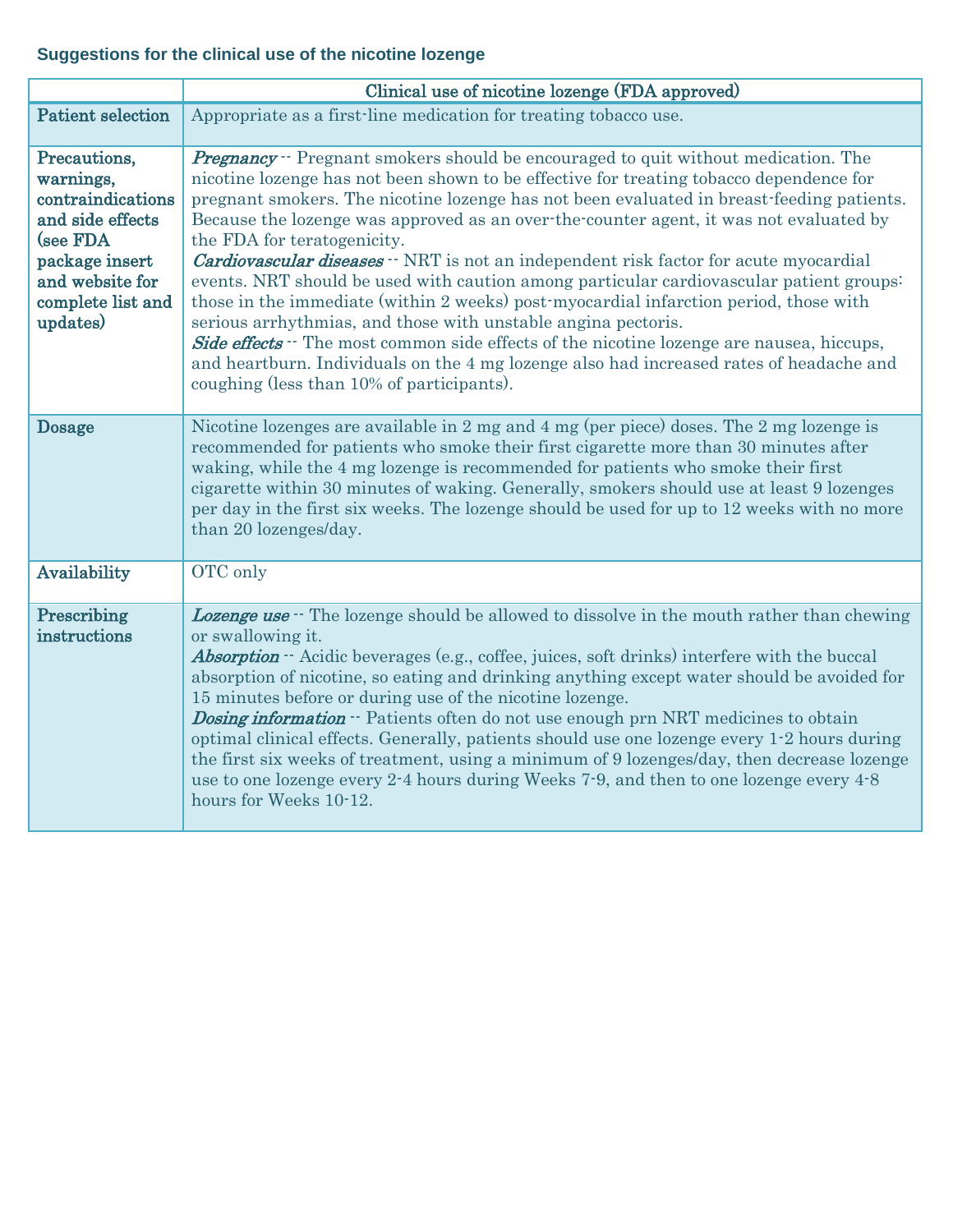# **Suggestions for the clinical use of the nicotine nasal spray**

|                                                                                                                                                      | Clinical Use for Nicotine Nasal Spray (FDA Approved)                                                                                                                                                                                                                                                                                                                                                                                                                                                                                                                                                                                                                                                                                                                                                                                                                                                                                                                                                                                                                                                                                                                                                                                                                                                                                                                                                                                                                                                     |
|------------------------------------------------------------------------------------------------------------------------------------------------------|----------------------------------------------------------------------------------------------------------------------------------------------------------------------------------------------------------------------------------------------------------------------------------------------------------------------------------------------------------------------------------------------------------------------------------------------------------------------------------------------------------------------------------------------------------------------------------------------------------------------------------------------------------------------------------------------------------------------------------------------------------------------------------------------------------------------------------------------------------------------------------------------------------------------------------------------------------------------------------------------------------------------------------------------------------------------------------------------------------------------------------------------------------------------------------------------------------------------------------------------------------------------------------------------------------------------------------------------------------------------------------------------------------------------------------------------------------------------------------------------------------|
| <b>Patient selection</b>                                                                                                                             | Appropriate as a first-line medication for treating tobacco use.                                                                                                                                                                                                                                                                                                                                                                                                                                                                                                                                                                                                                                                                                                                                                                                                                                                                                                                                                                                                                                                                                                                                                                                                                                                                                                                                                                                                                                         |
| Precautions,<br>warnings,<br>contraindications<br>and side<br>effects (see FDA<br>package insert<br>and website for<br>complete list and<br>updates) | <b>Pregnancy</b> • Pregnant smokers should be encouraged to quit without medication. Nicotine<br>nasal spray has not been shown to be effective for treating to bacco dependence in pregnant<br>smokers. (Nicotine nasal spray is an FDA pregnancy Class D agent.) Nicotine nasal spray<br>has not been evaluated in breast-feeding patients.<br><b>Cardiovascular diseases</b> •• NRT is not an independent risk factor for acute myocardial<br>events. NRT should be used with caution among particular cardiovascular patient groups:<br>those in the immediate (within 2 weeks) post-myocardial infarction period, those with<br>serious arrhythmias, and those with unstable angina pectoris.<br><b>Nasal/airway reactions</b> - Some 94% of users report moderate to severe nasal irritation in<br>the first 2 days of use; 81% still reported nasal irritation after 3 weeks, although rated<br>severity was typically mild to moderate. Nasal congestion and transient changes in sense of<br>smell and taste also were reported. Nicotine nasal spray should not be used in persons with<br>severe reactive airway disease.<br><b>Dependency</b> • Nicotine nasal spray produces higher peak nicotine levels than other NRTs<br>and has the highest dependence potential of the nicotine replacement therapies. About 15-<br>$20\%$ of patients report using the active spray for longer periods than recommended $(6-12)$<br>months), and 5% used the spray at a higher dose than recommended. |
| <b>Dosage</b>                                                                                                                                        | A dose of nicotine nasal spray consists of one 0.5 mg dose delivered to each nostril (1 mg<br>total). Initial dosing should be 1.2 doses per hour, increasing as needed for symptom relief.<br>Minimum recommended treatment is 8 doses/day, with a maximum limit of 40 doses/day (5<br>doses/hr). Each bottle contains approximately 100 doses. Recommended duration of therapy<br>is 3.6 months. Taper at end of treatment.                                                                                                                                                                                                                                                                                                                                                                                                                                                                                                                                                                                                                                                                                                                                                                                                                                                                                                                                                                                                                                                                            |
| Availability                                                                                                                                         | Prescription only                                                                                                                                                                                                                                                                                                                                                                                                                                                                                                                                                                                                                                                                                                                                                                                                                                                                                                                                                                                                                                                                                                                                                                                                                                                                                                                                                                                                                                                                                        |
| Prescribing<br>instructions                                                                                                                          | <b>Dosing information</b> - Patients should not sniff, swallow, or inhale through the nose while<br>administering doses as this increases irritating effects. The spray is best delivered with the<br>head tilted slightly back.                                                                                                                                                                                                                                                                                                                                                                                                                                                                                                                                                                                                                                                                                                                                                                                                                                                                                                                                                                                                                                                                                                                                                                                                                                                                         |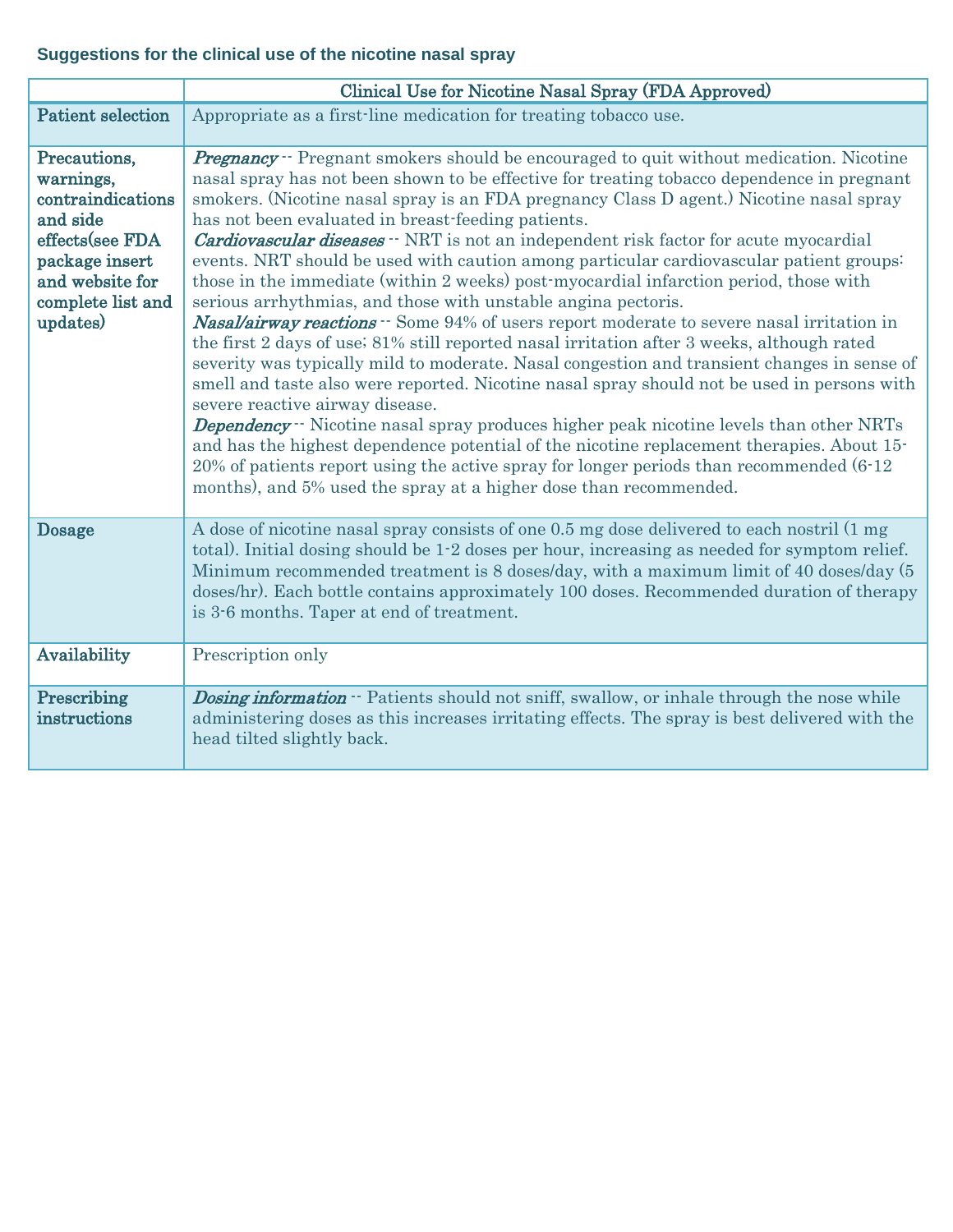# **Suggestions for the clinical use of the nicotine patch**

|                                                                                                                                                      | Clinical Use for the Nicotine Patch (FDA Approved)                                                                                                                                                                                                                                                                                                                                                                                                                                                                                                                                                                                                                                                                                                                                                                                                                                                                                                                                                                                                                                                                                                                                                                                                                |
|------------------------------------------------------------------------------------------------------------------------------------------------------|-------------------------------------------------------------------------------------------------------------------------------------------------------------------------------------------------------------------------------------------------------------------------------------------------------------------------------------------------------------------------------------------------------------------------------------------------------------------------------------------------------------------------------------------------------------------------------------------------------------------------------------------------------------------------------------------------------------------------------------------------------------------------------------------------------------------------------------------------------------------------------------------------------------------------------------------------------------------------------------------------------------------------------------------------------------------------------------------------------------------------------------------------------------------------------------------------------------------------------------------------------------------|
| <b>Patient selection</b>                                                                                                                             | Appropriate as a first-line medication for treating tobacco use.                                                                                                                                                                                                                                                                                                                                                                                                                                                                                                                                                                                                                                                                                                                                                                                                                                                                                                                                                                                                                                                                                                                                                                                                  |
| Precautions,<br>warnings,<br>contraindications<br>and side effects<br>(see FDA<br>package insert<br>and website for<br>complete list and<br>updates) | <b>Pregnancy</b> : Pregnant smokers should be encouraged to quit without medication. The<br>nicotine patch has not been shown to be effective for treating to bacco dependence treatment<br>in pregnant smokers. (The nicotine patch is an FDA pregnancy Class D agent.) The nicotine<br>patch has not been evaluated in breast-feeding patients.<br><b>Cardiovascular diseases</b> •• NRT is not an independent risk factor for acute myocardial<br>events. NRT should be used with caution among particular cardiovascular patient groups:<br>those in the immediate (within 2 weeks) post-myocardial infarction period, those with<br>serious arrhythmias, and those with unstable angina pectoris.<br><b>Skin reactions</b> $\cdot$ Up to 50% of patients using the nicotine patch will experience a local skin<br>reaction. Skin reactions are usually mild and self-limiting, but occasionally worsen over the<br>course of the rapy. Local treatment with hydrocortisone cream (1%) or triamcinolone cream<br>$(0.5\%)$ and rotating patch sites may ameliorate such local reactions. In less than 5% of<br>patients, such reactions require the discontinuation of nicotine patch treatment.<br><b>Other side effects</b> - insomnia and/or vivid dreams. |
| <b>Dosage</b>                                                                                                                                        | Patch comes in doses of 7 mg., 14 mg., or 21 mg. Patients should start the patch on the quit<br>date and use one patch per day for up to 12 weeks post-quit. If patient smokes more than<br>10 cigarettes per day, dosing schedule should be 21 mg. patch for first 4 weeks; then 14 mg<br>patch for the next 2 to 4 weeks; then 7 mg. patch for 2 to 4 weeks.<br><b>Pre-quit:</b> Patch may be used up to 6 months before quit date along with smoking reduction.                                                                                                                                                                                                                                                                                                                                                                                                                                                                                                                                                                                                                                                                                                                                                                                                |
| Availability                                                                                                                                         | OTC or prescription                                                                                                                                                                                                                                                                                                                                                                                                                                                                                                                                                                                                                                                                                                                                                                                                                                                                                                                                                                                                                                                                                                                                                                                                                                               |
| <b>Type</b>                                                                                                                                          | Duration                                                                                                                                                                                                                                                                                                                                                                                                                                                                                                                                                                                                                                                                                                                                                                                                                                                                                                                                                                                                                                                                                                                                                                                                                                                          |
| <b>Step-Down</b><br><b>Dosage</b>                                                                                                                    | 4 weeks<br>then 2 weeks<br>then 2 weeks                                                                                                                                                                                                                                                                                                                                                                                                                                                                                                                                                                                                                                                                                                                                                                                                                                                                                                                                                                                                                                                                                                                                                                                                                           |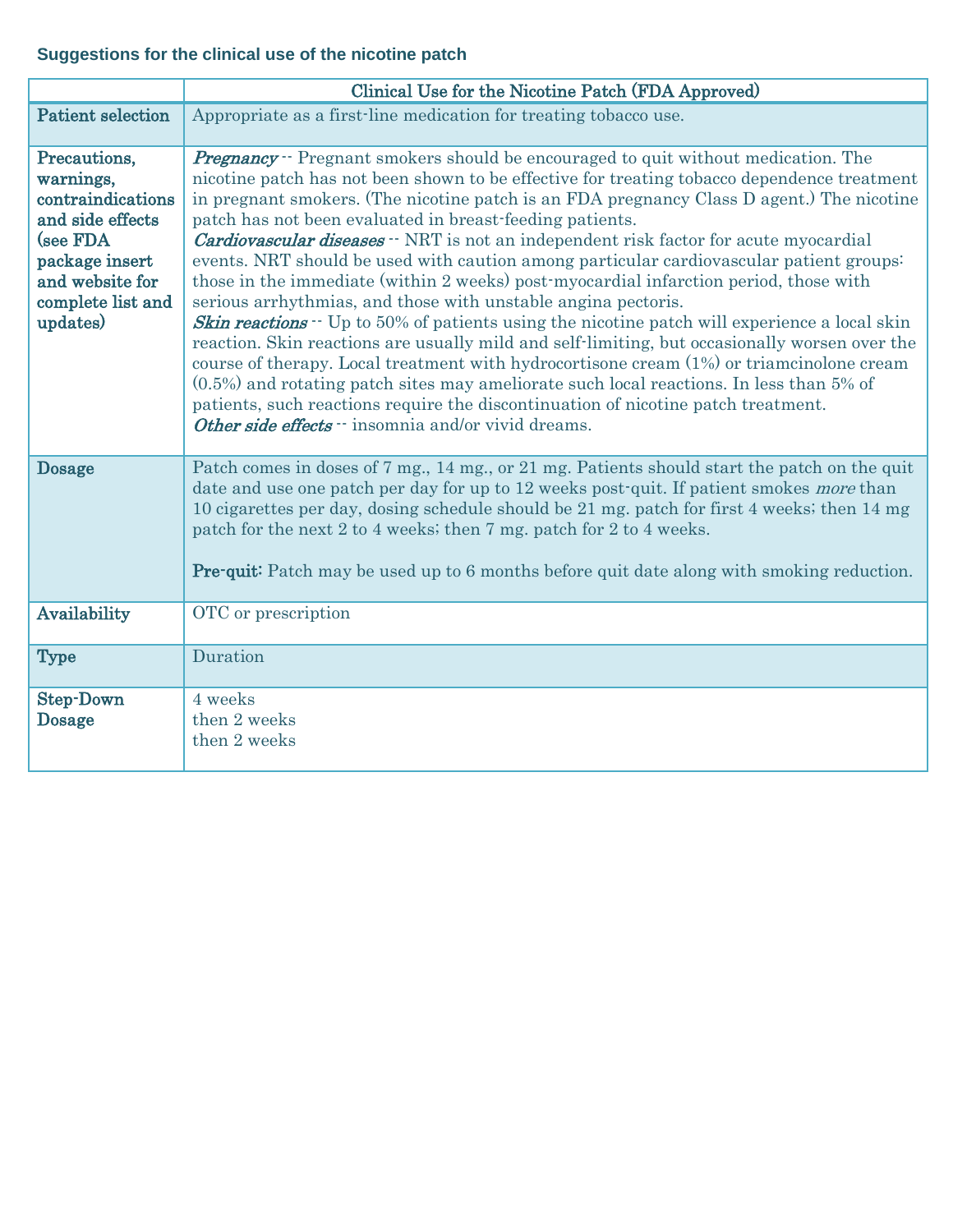#### **Suggestions for the clinical use of varenicline**

|                                                                                                                                                      | <b>Clinical Use of Varenicline (FDA Approved)</b>                                                                                                                                                                                                                                                                                                                                                                                                                                                                                                                                                                                                                                                                                                                                                                                                                                                                                                                                                                                                                                                                                                                                                                                                                                                                                                                                                                                                                                                                                                                                                                                  |
|------------------------------------------------------------------------------------------------------------------------------------------------------|------------------------------------------------------------------------------------------------------------------------------------------------------------------------------------------------------------------------------------------------------------------------------------------------------------------------------------------------------------------------------------------------------------------------------------------------------------------------------------------------------------------------------------------------------------------------------------------------------------------------------------------------------------------------------------------------------------------------------------------------------------------------------------------------------------------------------------------------------------------------------------------------------------------------------------------------------------------------------------------------------------------------------------------------------------------------------------------------------------------------------------------------------------------------------------------------------------------------------------------------------------------------------------------------------------------------------------------------------------------------------------------------------------------------------------------------------------------------------------------------------------------------------------------------------------------------------------------------------------------------------------|
| <b>Patient selection</b>                                                                                                                             | Appropriate as a first-line medication for treating tobacco use.                                                                                                                                                                                                                                                                                                                                                                                                                                                                                                                                                                                                                                                                                                                                                                                                                                                                                                                                                                                                                                                                                                                                                                                                                                                                                                                                                                                                                                                                                                                                                                   |
| Precautions,<br>warnings,<br>contraindications<br>and side effects<br>(see FDA<br>package insert<br>and website for<br>complete list and<br>updates) | <b>Pregnancy</b> : Pregnant smokers should be encouraged to quit without medication.<br>Varenicline has not been shown to be effective for treating tobacco dependence in pregnant<br>smokers. (Varenicline is an FDA pregnancy Class C agent.) Varenicline has not been<br>evaluated in breast-feeding patients.<br>Cardiovascular diseases -- Not contraindicated.<br><b>Precautions</b> $\cdot$ Use with caution in patients with significant kidney disease (creatinine)<br>$clearance < 30mL/min$ or who are on dialysis. Dose should be reduced with these patients.<br>Patients taking varenicline may experience impairment of the ability to drive or operate<br>heavy machinery.<br><b>Warning</b> - In February, 2008, the FDA added a warning regarding the use of varenicline.<br>Specifically, it noted that depressed mood, agitation, changes in behavior, suicidal ideation,<br>and suicide have been reported in patients attempting to quit smoking while using<br>varenicline. The FDA recommends that patients should tell their healthcare provider about<br>any history of psychiatric illness prior to starting this medication and clinicians should<br>monitor for changes in mood and behavior when prescribing this medication. In light of<br>these FDA recommendations, clinicians should consider eliciting information on their<br>patients' psychiatric history. For further information, see FDA websites for black-box<br>warning:<br>Varenicline FDA black-box warning<br>Varenicline FDA Press Announcement<br><b>Side effects</b> - Nausea, trouble sleeping, abnormal/vivid/strange dreams. |
| Dosage                                                                                                                                               | Start varenicline one week before the quit date at 0.5 mg once daily for 3 days followed by<br>0.5 mg twice daily for 4 days followed by 1 mg twice daily for 3 months. Varenicline is<br>approved for a maintenance indication for up to 6 months. Note patient should be<br>instructed to quit smoking on day 8 when dosage is increased to 1 mg twice daily.<br>Alternatively, patient may begin varenicline and then quit between day 8 and day 35.                                                                                                                                                                                                                                                                                                                                                                                                                                                                                                                                                                                                                                                                                                                                                                                                                                                                                                                                                                                                                                                                                                                                                                            |
| Availability                                                                                                                                         | Prescription only                                                                                                                                                                                                                                                                                                                                                                                                                                                                                                                                                                                                                                                                                                                                                                                                                                                                                                                                                                                                                                                                                                                                                                                                                                                                                                                                                                                                                                                                                                                                                                                                                  |
| Prescribing<br>instructions                                                                                                                          | <b>Stopping smoking prior to quit date</b> $\cdot$ Recognize that some patients may lose their desire to<br>smoke prior to their quit date, or will spontaneously reduce the amount they smoke.<br><b>Dosing information</b> $\cdot$ To reduce nausea, take on a full stomach. To reduce insomnia, take<br>second pill at supper rather than bedtime.                                                                                                                                                                                                                                                                                                                                                                                                                                                                                                                                                                                                                                                                                                                                                                                                                                                                                                                                                                                                                                                                                                                                                                                                                                                                              |

These medications have all been approved by the FDA for smoking cessation and have been shown to significantly improve abstinence rates. Choice of a specific first-line pharmacotherapy must be guided by factors such as

Not since the polio vaccine has this nation had a better opportunity to make a significant impact in public health"

--David Satcher, MD, PhD, Former U.S. Surgeon General

clinician familiarity with the medications, contraindications for selected patients, patient preference, previous patient experience with a specific pharmacotherapy (positive or negative), and patient characteristics (e.g., history of depression, concerns about weight gain).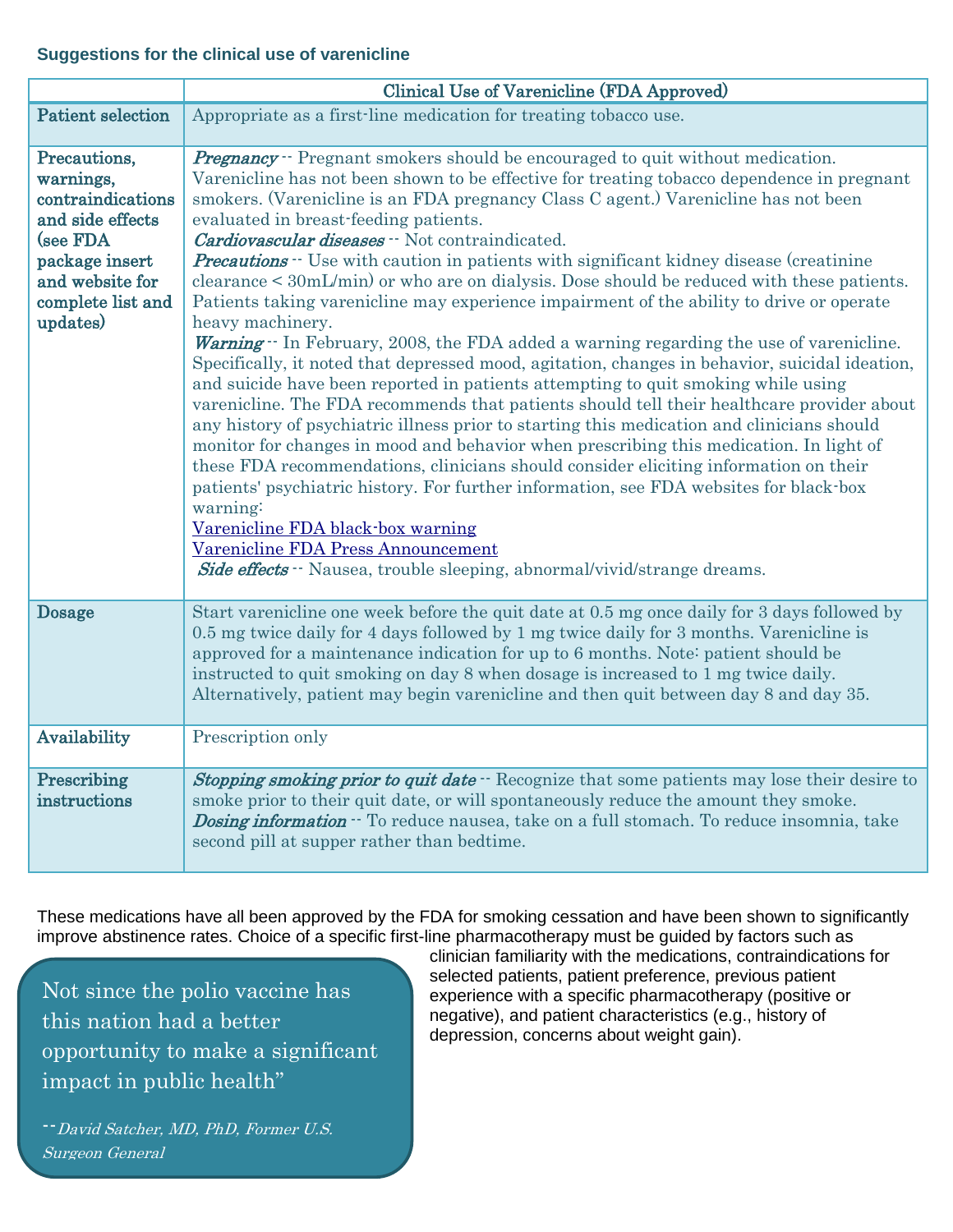### **Combination medications**

Four combinations of first-line medications have been shown to be effective smoking cessation treatments. Clinicians should consider using these combinations of medications with their patients who are willing to quit. However, only the nicotine patch and bupropion SR combination has been approved by the FDA for smoking cessation.

# Combination Medications for Smoking Cessation

- The nicotine patch + bupropion SR (FDA-approved)
- Long-term (> 14 weeks) nicotine patch + nicotine gum
- Long-term (> 14 weeks) nicotine patch + nicotine nasal spray
- The nicotine patch + the nicotine inhaler
- The nicotine patch + bupropion SR

Decisions about using medication combinations can be based on considerations other than abstinence. Evidence indicates, for instance, that a combination of medications may suppress withdrawal symptoms better than a single medication. Patient preferences should also be considered since some combinations of medications may produce more side effects and cost more than single medications.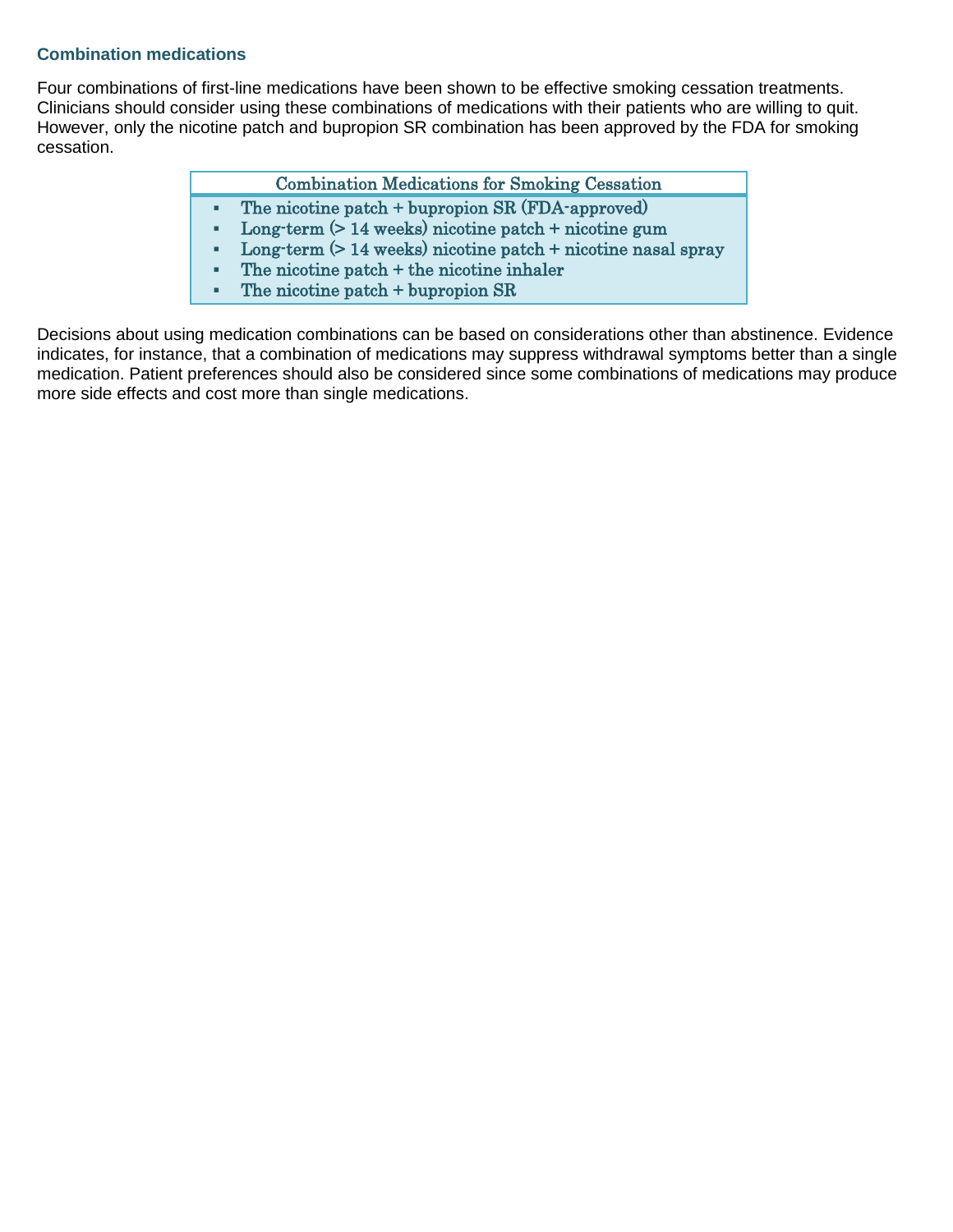# <span id="page-22-0"></span>**Addressing Smoking Lapses, Relapses, and Weight Gain**

# **Smoking Lapses**

All lapses back to smoking do not result in relapse. If a patient experiences a brief lapse, the clinician should help to reestablish abstinence.

**Strategies to Help the Patient Who Has Experienced a Brief Lapse Back to Smoking**

Suggest continued use of medications, which can reduce the likelihood that a lapse will lead to a full relapse.

Encourage another quit attempt or a recommitment to total abstinence.

Reassure that quitting may take multiple attempts, and use the lapse as a learning experience.

Provide or refer for intensive counseling.

### **Relapse**

Clinicians and healthcare professionals should remain aware that relapse is likely and that it reflects the chronic nature of dependence. Most relapse begins early in a quit attempt, but can occur months and even after years of abstinence. Most smokers who ultimately quit smoking experience episodes of relapse along the way to success. Relapse should not discourage the clinician or the tobacco user from renewed quit attempts.

Evidence suggests that treatment can be effective despite the presence of risk factors for relapse, but abstinence rates in smokers with these characteristics tend to be lower than rates in those without these characteristics.

| Factor                                                 | <b>Examples</b>                                                                                                                                     |
|--------------------------------------------------------|-----------------------------------------------------------------------------------------------------------------------------------------------------|
| High nicotine dependence                               | Tobacco user smokes heavily $(=20 \text{ eigenttes/day})$ , and/or has first cigarette of<br>the day within 30 minutes after waking in the morning. |
| Psychiatric comorbidity and<br>substance use           | Tobacco user has currently elevated depressive symptoms, active alcohol abuse,<br>or schizophrenia.                                                 |
| High stress level                                      | Stressful life circumstances and/or recent or anticipated major life changes (e.g.,<br>divorce, job change).                                        |
| <b>Exposure to other smokers</b>                       | Other smokers in the household.                                                                                                                     |
| <b>Premature discontinuation</b><br>of use of medicine | Discontinuing medication use after a few days of abstinence or after a slip or<br>relapse.                                                          |

#### **Factors Associated With Lower Abstinence Rates and Greater Chance of Relapse**

Patients who have relapsed should be assessed to determine whether they are willing to make another quit attempt. If they are currently motivated to make another quit attempt, clinicians may wish to increase the intensity of psychosocial treatment or refer the patient to a tobacco dependence specialist or program for more intensive treatment. In addition, medication should be offered to the patient, if appropriate. If the previous quit attempt included medication, the clinician should review if the patient used the medication in an effective manner, for the recommended length of time, and if it was helpful. Based on this assessment, the clinician should recommend retreatment with the same medication, another medication, or a combination of medications.

Because relapse results in continuing lifetime exposure to tobacco, clinicians should provide brief, effective relapse prevention treatment to all patients who have recently quit tobacco use. With the extraordinarily high rates of relapse to smoking, clinicians must assist their patients in staying quit.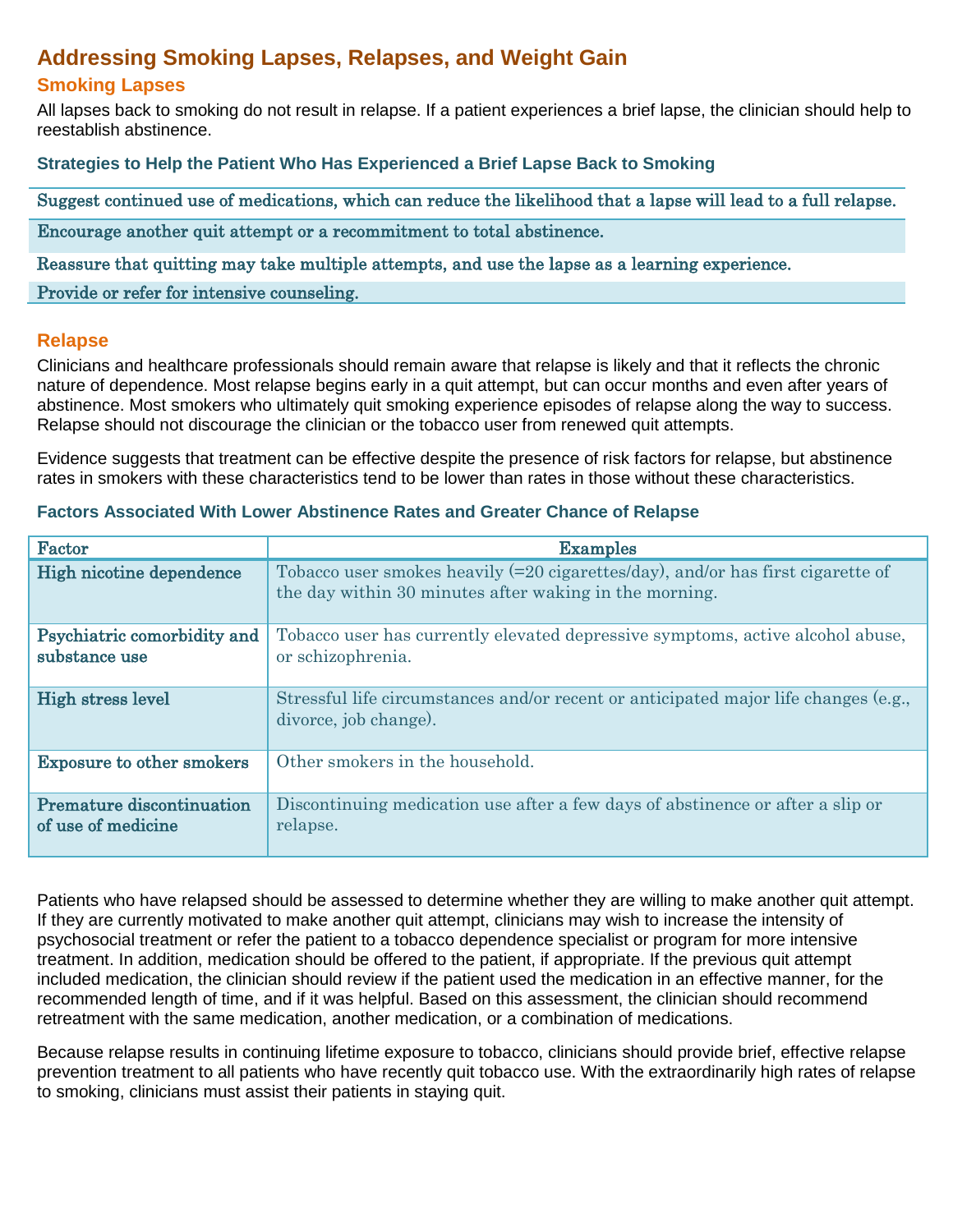### Clinicians should:

- 1. Reinforce the patient's decision to quit,
- 2. Review the benefits of quitting,
- 3. Assist the patient in resolving any residual problems arising from quitting.

Minimal relapse prevention consists of:

- 1. Congratulating success
- 2. Encouraging continued abstinence
- 3. Discussing with the patient the benefits of quitting, the problems encountered during quitting and the anticipated challenges to staying quit (e.g., alcohol, weight gain, stress, and other tobacco users in the household).

### **Individualize Relapse Prevention**

 A more intensive relapse prevention intervention, individualized to address the particular challenges and concerns of the individual patient, can also be utilized by clinicians.

| <b>Challenge or Concern</b>                                | <b>Suggested Responses</b>                                                                                                                                                                                                                                                                                                                                                                                                                                                               |  |
|------------------------------------------------------------|------------------------------------------------------------------------------------------------------------------------------------------------------------------------------------------------------------------------------------------------------------------------------------------------------------------------------------------------------------------------------------------------------------------------------------------------------------------------------------------|--|
| Lack of support from<br>family, friends, or<br>associates  | • Schedule follow-up visits or phone calls<br>• Refer to organizations that offer counseling or support<br>Help patient identify possible support persons within his or her environment.                                                                                                                                                                                                                                                                                                 |  |
| Negative mood, sadness,<br>depression                      | • Provide counseling<br>If appropriate, prescribe medication or refer patient to a specialist.                                                                                                                                                                                                                                                                                                                                                                                           |  |
| Long-lasting or severe<br>withdrawal symptoms<br>(craving) | • Consider extending the use of approved medications or combining<br>medications to reduce nicotine withdrawal.                                                                                                                                                                                                                                                                                                                                                                          |  |
| Weight gain                                                | Inform patient that some weight gain is common; but it is self-limiting<br>a.<br>(usually about 10 pounds) and much less of a health risk than continued<br>tobacco use.<br>Emphasize importance of healthy diet and moderate exercise.<br>Encourage patient to limit alcohol consumption.<br>Consider using medications known to delay (but not prevent) weight gain<br>(bupropion SR, and nicotine replacement therapies, particularly 4 mg nicotine<br>gum or 4 mg nicotine lozenge). |  |
| Flagging motivation,<br>feelings of deprivation            | • Reassure patients that these are common feelings during withdrawal from<br>nicotine and will pass with continued abstinence.<br>• Recommend engaging in rewarding activities.<br>• Caution against beginning to smoke since even a single puff will increase<br>urges and make quitting more difficult.                                                                                                                                                                                |  |
|                                                            | Relapse is common in                                                                                                                                                                                                                                                                                                                                                                                                                                                                     |  |

treating tobacco dependence and often is followed by successful cessation.

How do I help prevent a former tobacco user from relapsing?

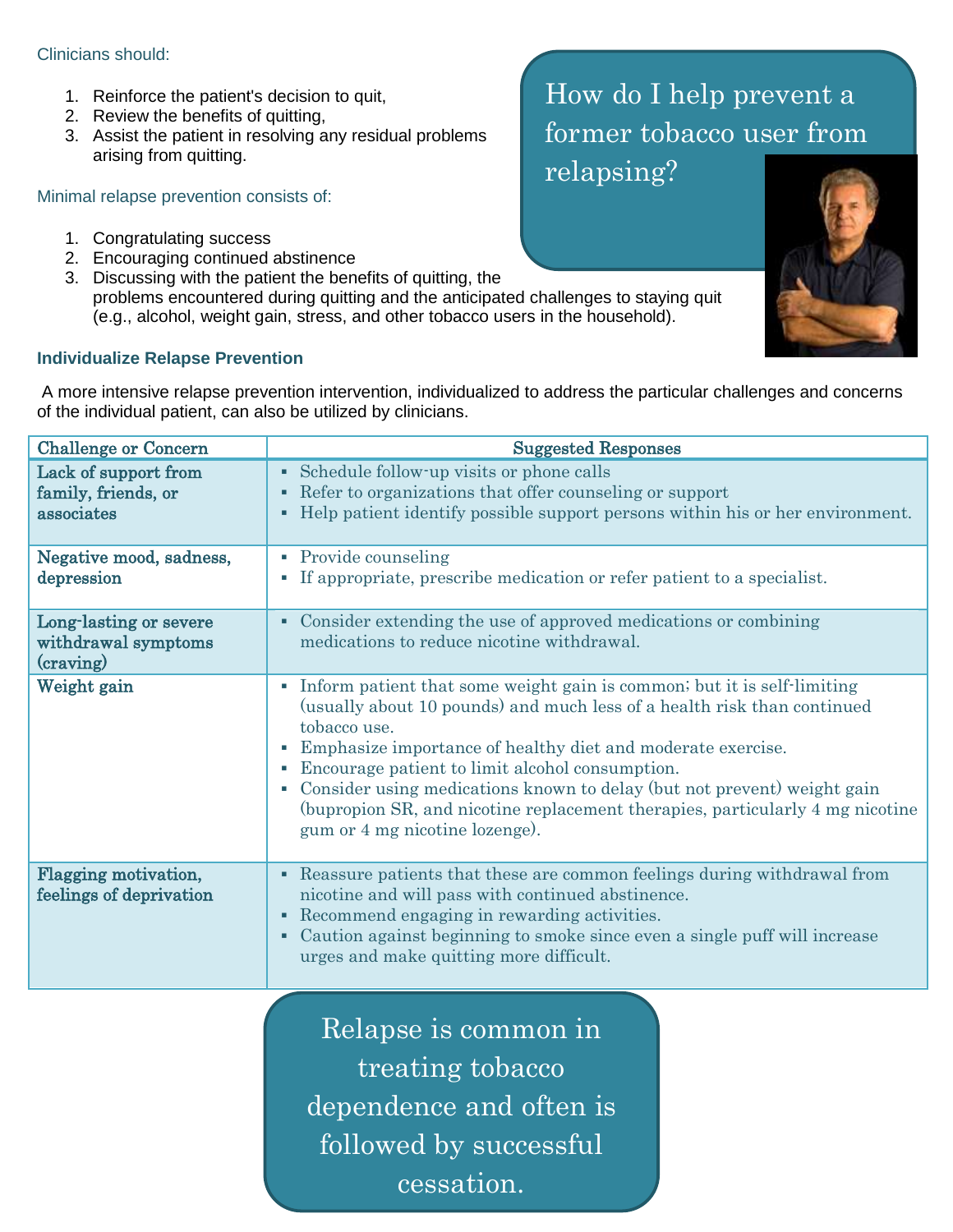# <span id="page-24-0"></span>**Weight Gain After Stopping Smoking**

The majority of smokers who quit smoking gain weight. Most will gain fewer than 10 pounds, but there is a broad range of weight gain, with as many as 10% of quitters gaining as much as 30 pounds. However, the typical weight gain that follows stopping smoking is a modest health threat compared with the risks of continued smoking.

Women tend to gain slightly more weight than men do. For both sexes, African Americans, people under age 55, and heavy smokers (those smoking more than 25 cigarettes/day) are at elevated risk for greater weight gain.

For some smokers, especially women, concerns about weight or fears about weight gain are motivators to start smoking or continue smoking. Adolescents, even as young as junior high school age, who are concerned about their weight initiate smoking more often than do other adolescents.

#### **Recommendations to clinicians when addressing weight gain**

 How should the clinician deal with concerns about weight gain? First, the clinician should neither deny the likelihood of weight gain nor minimize its significance to the patient. Rather, the clinician should inform the patient about the likelihood of weight gain. The clinician should also counter exaggerated fears about weight gain given the relatively moderate weight gain that typically occurs.

**Clinician Statements to Help a Patient Prepare for, and Cope With, Post-cessation Weight Gain**

#### Clinician Statements

The great majority of smokers gain weight once they quit smoking. However, even without special attempts at dieting or exercise, weight gain is usually 10 lbs or less.

Some medications including bupropion SR and nicotine replacement medicines may delay weight gain.

There is evidence that smokers often gain weight once they quit smoking, even if they do not eat more. However, there are medications that will help you quit smoking and limit or delay weight gain. I can recommend one for you.

The amount of weight you will likely gain from quitting will be a minor health risk compared with the risks of continued smoking.

I know that you don't want to gain a lot of weight. However, let's focus on strategies to get you healthy rather than on weight. Think about eating plenty of fruits and vegetables, getting regular exercise, getting enough sleep, and avoiding high-calorie foods and beverages. Right now, this is probably the best thing you can do for both your weight and your health.

Nicotine replacement -- in particular, 4 mg nicotine gum and 4 mg nicotine lozenge -- appears to be effective in delaying postcessation weight gain. Moreover, there appears to be a dose-response relation between gum use and weight suppression (i.e., the greater the gum use, the less weight gain occurs). Bupropion SR also appears to be effective in delaying post-cessation weight gain. However, once either nicotine gum or bupropion SR therapy is stopped, the quitting smoker, on average, gains an amount of weight that is about the same as if she or he had not used these medications.

During the quit attempt, the clinician should offer to help the patient address weight gain (either personally or via referral) once the patient has successfully quit smoking. The patient should be encouraged to maintain or adopt a healthy lifestyle, including engaging in moderate exercise, eating plenty of fruits and vegetables, and limiting alcohol consumption.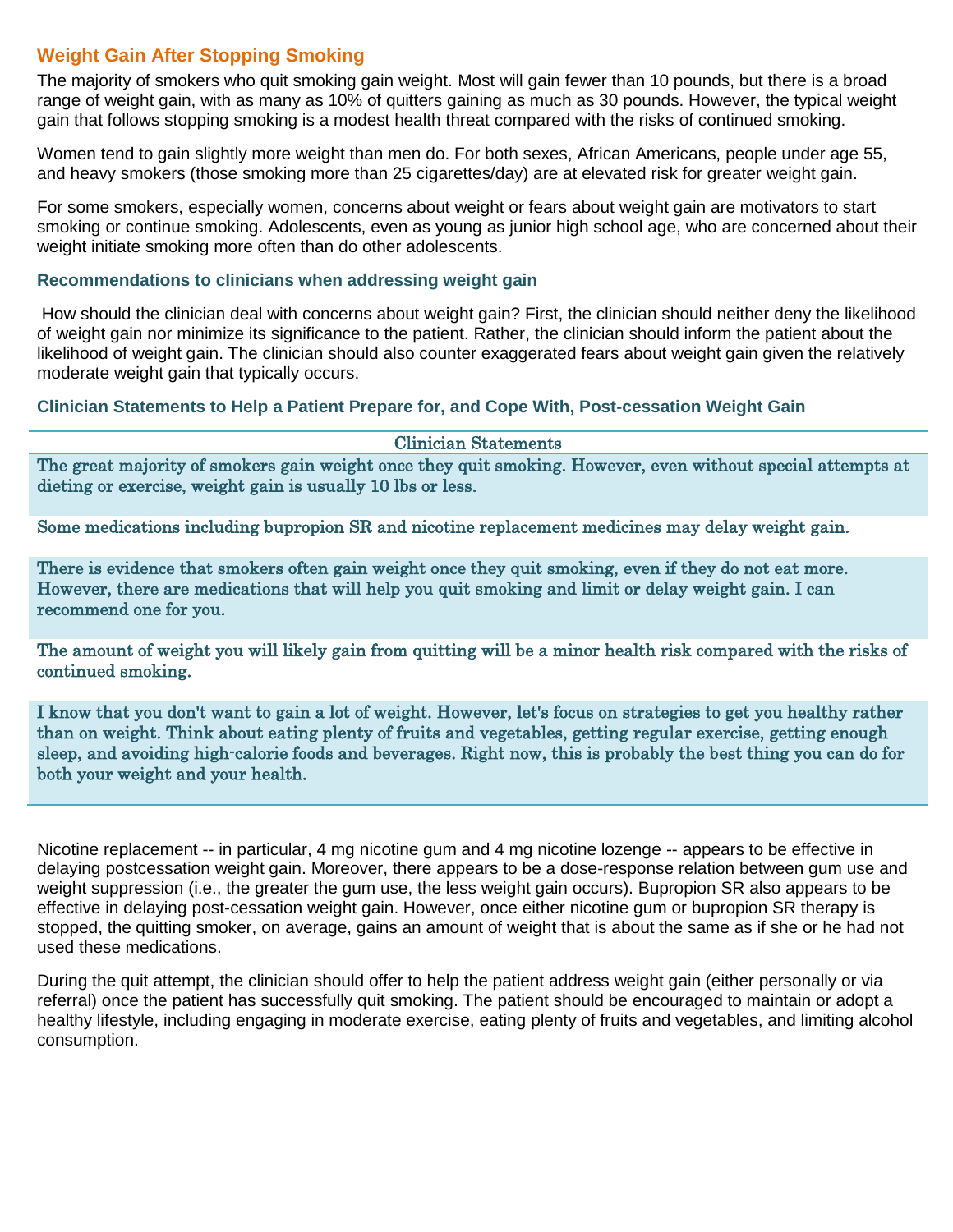# <span id="page-25-0"></span>**Effective Treatments for Specific Populations**

The interventions found to be effective in this Guideline have been shown to be effective in a variety of populations. Therefore, interventions identified as effective in the PHS Guideline Update are recommended for all individuals who use tobacco, except when medication use is contraindicated or with specific populations in which medication has not been shown to be effective (pregnant women, smokeless tobacco users, light smokers [less than 10 cigarettes per day], and adolescents).

| <b>Issue</b>           | Approach                                                                                                                                                                                                                                                                                                                                                                                                                                                                         |
|------------------------|----------------------------------------------------------------------------------------------------------------------------------------------------------------------------------------------------------------------------------------------------------------------------------------------------------------------------------------------------------------------------------------------------------------------------------------------------------------------------------|
| Language               | Ensure that interventions are provided in a language the patient understands. Most<br>٠<br>quittines provide counseling in Spanish, and some provide counseling in other languages.<br>All textual materials used (e.g., self-help brochures) should be written at an appropriate<br>٠<br>reading level.<br>• This is particularly important given epidemiological data showing that tobacco use rates<br>are markedly higher among individuals of lower educational attainment. |
| Culture                | Interventions should be culturally appropriate to be relevant and acceptable to the<br>$\sim$<br>patient.<br>• Clinicians should remain sensitive to individual differences and spiritual and health<br>beliefs that may affect treatment acceptance, use, and success in all populations.                                                                                                                                                                                       |
| Medical<br>comorbidity | Examine the possibility of medication interactions.<br>٠<br>Address how exposure to tobacco can alter the liver's ability to metabolize different<br>٠<br>medications (HIV-positive patients).                                                                                                                                                                                                                                                                                   |

### **Clinical Issues for Treating Specific Populations**

# **HIV-Positive Smokers**

HIV-positive individuals are more likely to smoke than the general population. Currently, HIV-positive individuals are living longer, due to treatment advances, making the issue of cigarette smoking in this population a significant health concern. HIV-positive smokers have higher mortality rates and report lower quality of life than HIV-positive nonsmokers. In addition, HIV-positive smokers appear to be at greater risk for developing invasive pneumococcal diseases and CNS infections compared with non-HIV infected individuals. Also, compared to nonsmoking HIVpositive individuals, smoking among HIV-positive persons is associated with increased risk of several opportunistic infections and spontaneous pneumothorax. Data suggest that HIV-positive smokers underestimate the effects of smoking on their health, and some state that they will not live long enough for the health effects of smoking to matter. In addition, some HIV-positive smokers report that smoking is an effective way to cope with the stress of their illness.

# **Hospitalized Smokers**

It is vital that hospitalized patients attempt to quit using tobacco because tobacco use may interfere with their recovery and overall health. Among cardiac patients, second heart attacks are more common in those who continue to smoke. Lung, head, and neck cancer patients who are successfully treated for their cancer but who continue to smoke are at elevated risk for a second cancer. Additionally, smoking negatively affects COPD as well as bone and wound healing.

Hospitalized patients may be particularly motivated to make a quit attempt and clinicians should take advantage of this "teachable moment".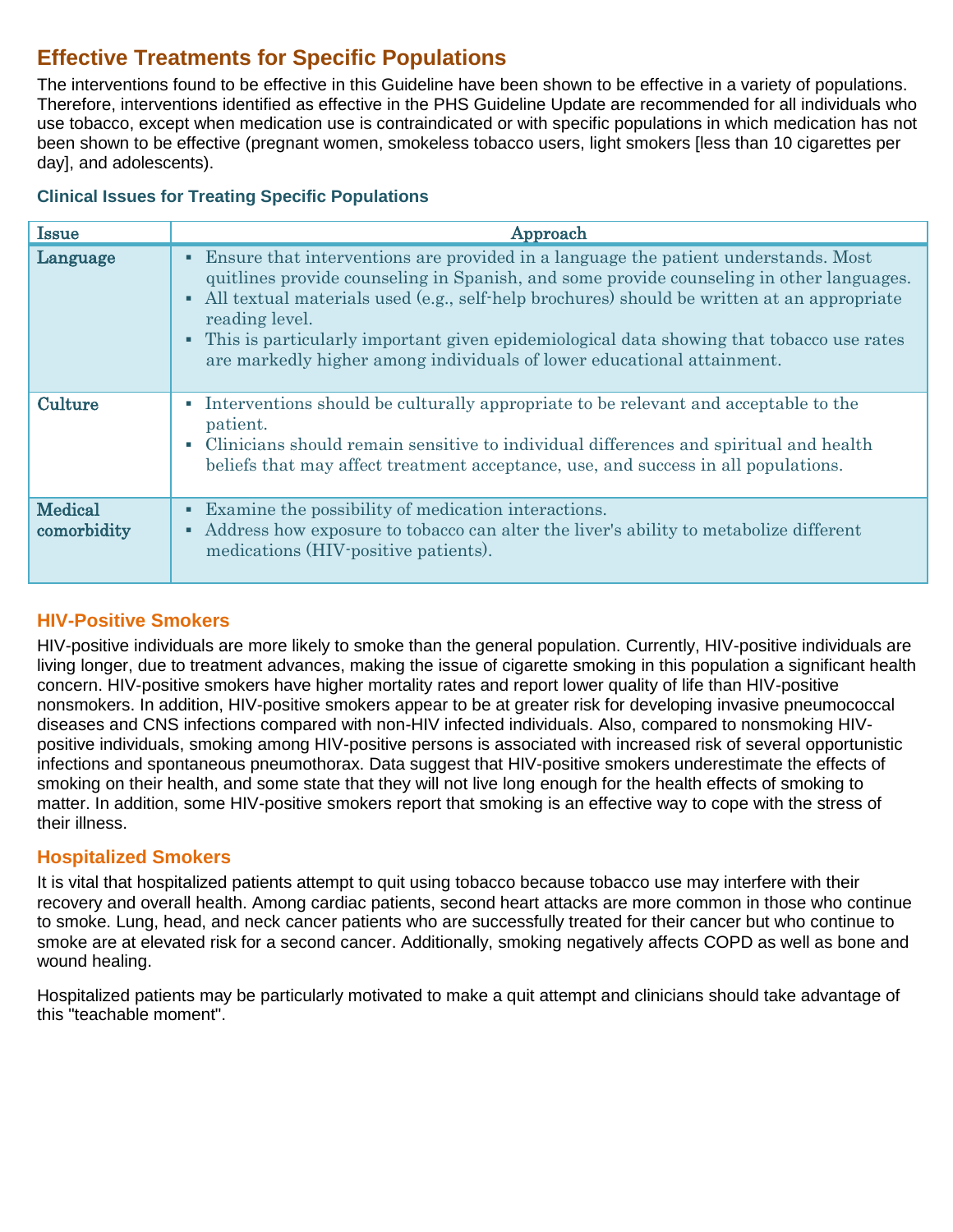#### <span id="page-26-0"></span>**Suggested Interventions for Hospitalized Patients**

Ask each patient on admission if he or she uses tobacco and document tobacco use status.

For current tobacco users, list tobacco use status on the admission problem list and as a discharge diagnosis.

Use counseling and medications to help all tobacco users maintain abstinence and to treat withdrawal symptoms.

Provide advice and assistance on how to quit during hospitalization and remain abstinent after discharge.

Arrange for follow-up regarding smoking status. Supportive contact should be provided for at least a month after discharge.

#### **Lesbian/Gay/Bisexual/Transgender (LGBT) Smokers**

LGBT individuals, both adolescents and adults, are more likely to smoke than the general population, and tobacco marketing is targeted at these communities. LGBT individuals are more likely to have other risk factors for smoking, including daily stress related to prejudice and stigma.

### **Low SES/Limited Formal Education Smokers**

Individuals with low SES and/or limited formal education, including the homeless, bear a disproportionate burden from tobacco. Addressing this particular disparity is an important part of improving the overall health of the American public. These patients are more likely to: smoke, have limited access to effective treatment, be misinformed about smoking cessation medications, be exposed to more permissive environmental and workplace smoking policies, and be targeted by tobacco companies. They are less likely to receive cessation assistance. Moreover, smokers with low SES/limited formal education are more likely to be uninsured than are other smokers. In the U.S., only 25 percent of smokers on Medicaid reported receiving any practical assistance with quitting. However, low SES smokers or those with limited formal education express significant interest in quitting and appear to benefit from treatment. Due to the prevalence of smoking in this population, it is vital that clinicians intervene with such individuals. It is important that interventions, particularly written materials, be delivered in a manner that is understandable to the patient.

### **Medical Comorbid Conditions, Including Cancer, Cardiac Disease, COPD, Diabetes, Asthma, and Oral Health Issues**

Tobacco users with comorbid medical conditions such as cancer, cardiac disease, COPD, diabetes, and asthma are important to target for tobacco use treatments, given the role that smoking plays in exacerbating these conditions. Likewise, the American Dental Association urges its members to become fully informed about tobacco cessation interventions to effectively educate their patients to overcome their addiction to tobacco. Clinicians treating smokers with these conditions have an ideal "teachable moment" in that they are treating a disease that may have been caused or exacerbated by smoking and that can be ameliorated by quitting but not by cutting down. Using chronic disease management programs to integrate tobacco dependence interventions into treatment may be an effective and efficient way to deliver tobacco use interventions to these populations.

### **Older Smokers**

It is estimated that more than 18 million Americans age 45 and older smoke cigarettes, accounting for 41 percent of all adult smokers in the United States; 4.5 million adults over age 65 smoke cigarettes. Even smokers over the age of 65 can benefit greatly from abstinence. Older smokers who quit can reduce their risk of death from coronary heart disease, COPD, and lung cancer and decrease their risk of osteoporosis. Moreover, abstinence can promote more rapid recovery from illnesses that are exacerbated by smoking and can improve cerebral circulation. In fact, age does not appear to diminish the desire to quit or the benefits of quitting smoking, and treatments shown to be effective in this Guideline have been shown to be effective in older smokers. However, smokers over the age of 65 may be less likely to receive effective smoking cessation medications. Issues particular to this population (e.g., mobility, medications) make the use of proactive telephone counseling appear particularly promising. Importantly, Medicare has expanded benefits for tobacco cessation counseling and prescription medications (through Medicare Part D) for tobacco dependence treatment.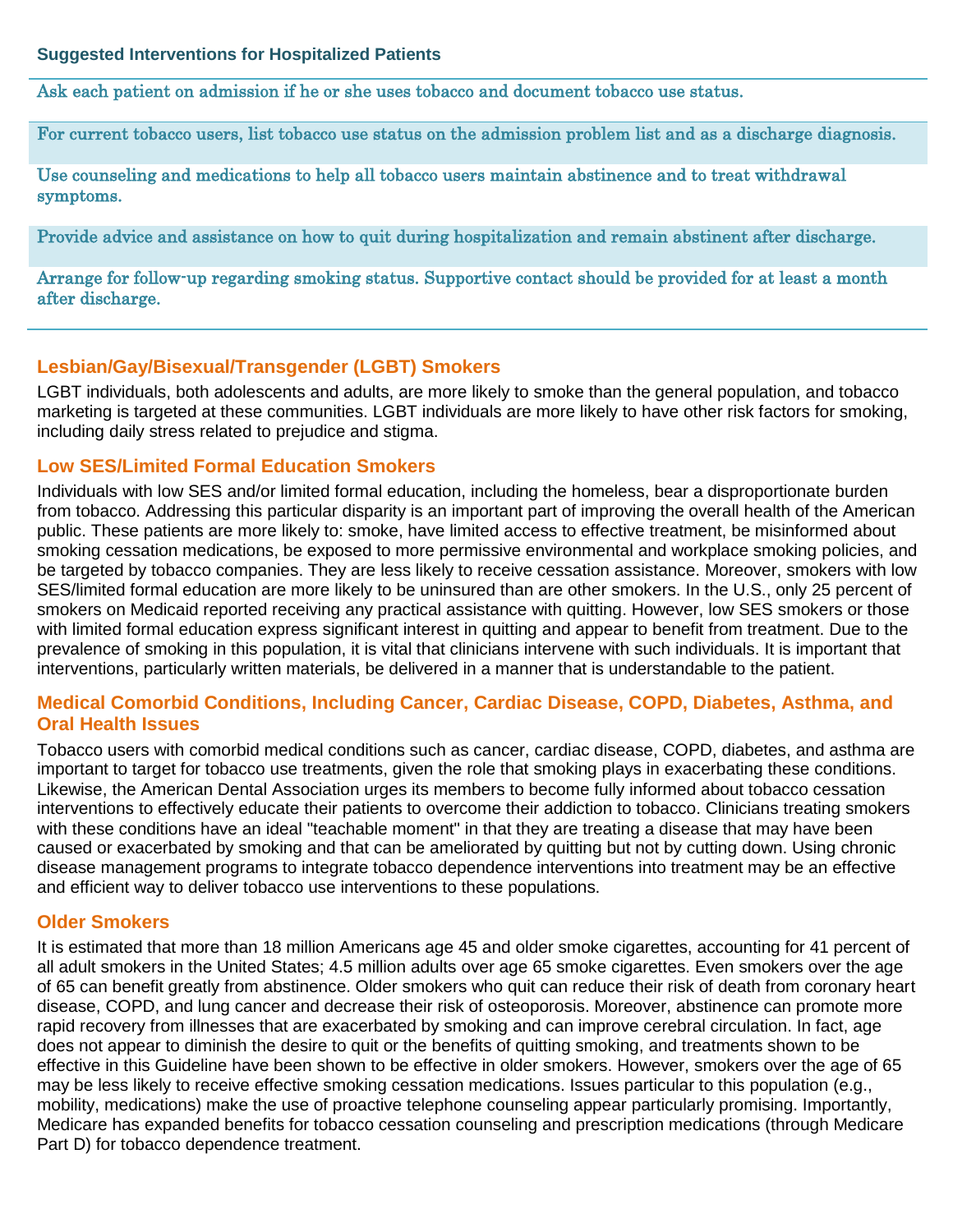# <span id="page-27-0"></span>**Psychiatric Disorders, Including Substance Use Disorders**

Psychiatric disorders are more common among smokers than in the general population. For instance, as many as 30 to 60 percent of patients seeking tobacco dependence treatment may have a past history of depression, and 20 percent or more may have a past history of alcohol abuse or dependence. Smoking occurs at rates well above the population average among abusers of alcohol and drugs (i.e., greater than 70 percent), and one study found that these individuals have increased mortality from tobacco-related diseases. These individuals may present themselves less frequently for tobacco dependence treatment. However, such treatments could be conveniently delivered within the context of chemical dependence or mental health clinics. Smokers currently experiencing a psychiatric disorder are at heightened risk for relapse to smoking after a cessation attempt.

All smokers with psychiatric disorders, including substance use disorders, should be offered tobacco dependence treatment, and clinicians must overcome their reluctance to treat this population. However, the clinician may wish to offer the tobacco dependence treatment when psychiatric symptoms are not severe. Although patients in inpatient psychiatric units are able to stop smoking with few adverse effects (e.g., little increase in aggression), stopping smoking or nicotine withdrawal may exacerbate a patient's comorbid condition. For instance, stopping smoking may elicit or exacerbate depression among patients with a prior history of affective disorder. One study suggests that alcohol treatment should precede tobacco dependence treatment to maximize the effect of the alcohol treatment. Considerable research, however, also indicates that tobacco dependence treatment does not interfere with patients' recovery from the abuse of other substances. Treating tobacco dependence in individuals with psychiatric disorders is made more complex by the potential for multiple psychiatric diagnoses and multiple psychiatric medications. Stopping tobacco use may affect the pharmacokinetics of certain psychiatric medications. Therefore, clinicians should closely monitor the level or effects of psychiatric medications in smokers making a quit attempt.

### **Racial and Ethnic Minority Populations**

Some racial and ethnic minority populations in the United States -- African Americans, American Indians and Alaska Natives, Asians and Pacific Islanders, Hispanics -- experience higher mortality in a number of disease categories compared with others. For example, African Americans experience substantial excess mortality from cancer, cardiovascular disease, and infant death, all of which are directly affected by tobacco use. Moreover, they experience greater exposure to tobacco advertising. American Indian and Alaska Natives have some of the highest documented rates of infant mortality caused by SIDS, which also is affected by tobacco use and exposure to secondhand smoke. Therefore, the need to deliver effective tobacco dependence interventions to ethnic and racial minority smokers is critical. Unfortunately, evidence indicates that large proportions of some racial/ethnic groups lack adequate access to primary care providers and are more likely to have low SES. These populations may be less aware of Medicaid or other available benefits and more likely to harbor misconceptions about tobacco dependence treatments. Finally, these populations may be less likely to receive advice to stop smoking or use tobacco dependence treatment than are other individuals. This suggests that special efforts and resources should be provided to meet the treatment needs of these underserved populations. The differences between racial and ethnic minorities and whites in smoking prevalence, smoking patterns, pharmacokinetics of nicotine, and quitting behavior in the United States are well documented. In addition, smoking prevalence and patterns vary substantially across and within minority subgroups (e.g., gender, level of acculturation, tribal communities). Racial and ethnic minority groups also differ from whites in awareness of the health effects of smoking and awareness of the benefits of proven treatments, and some racial and ethnic minority populations report a greater sense of fatalism that may affect disease prevention efforts. On the other hand, both tobacco dependence and desire to quit appear to be prevalent across varied racial and ethnic groups. In fact, smokers in several racial and ethnic groups attempt to quit as often as or more often than nonminority smokers, but use effective treatments less often and have lower success rates.

### **Women**

Data suggest that women are more likely to seek assistance in their quit attempts than are men. Research suggests that women benefit from the same interventions as do men, although the data are mixed on whether they benefit as much as men. Women may face different stressors and barriers to quitting that may be addressed in treatment. These include greater likelihood of depression, greater weight control concerns, hormonal cycles, greater nonpharmacologic motives for smoking (e.g., for socialization), educational differences, and others. This suggests that women may benefit from tobacco dependence treatments that address these issues, although few studies have examined programs targeted at one gender.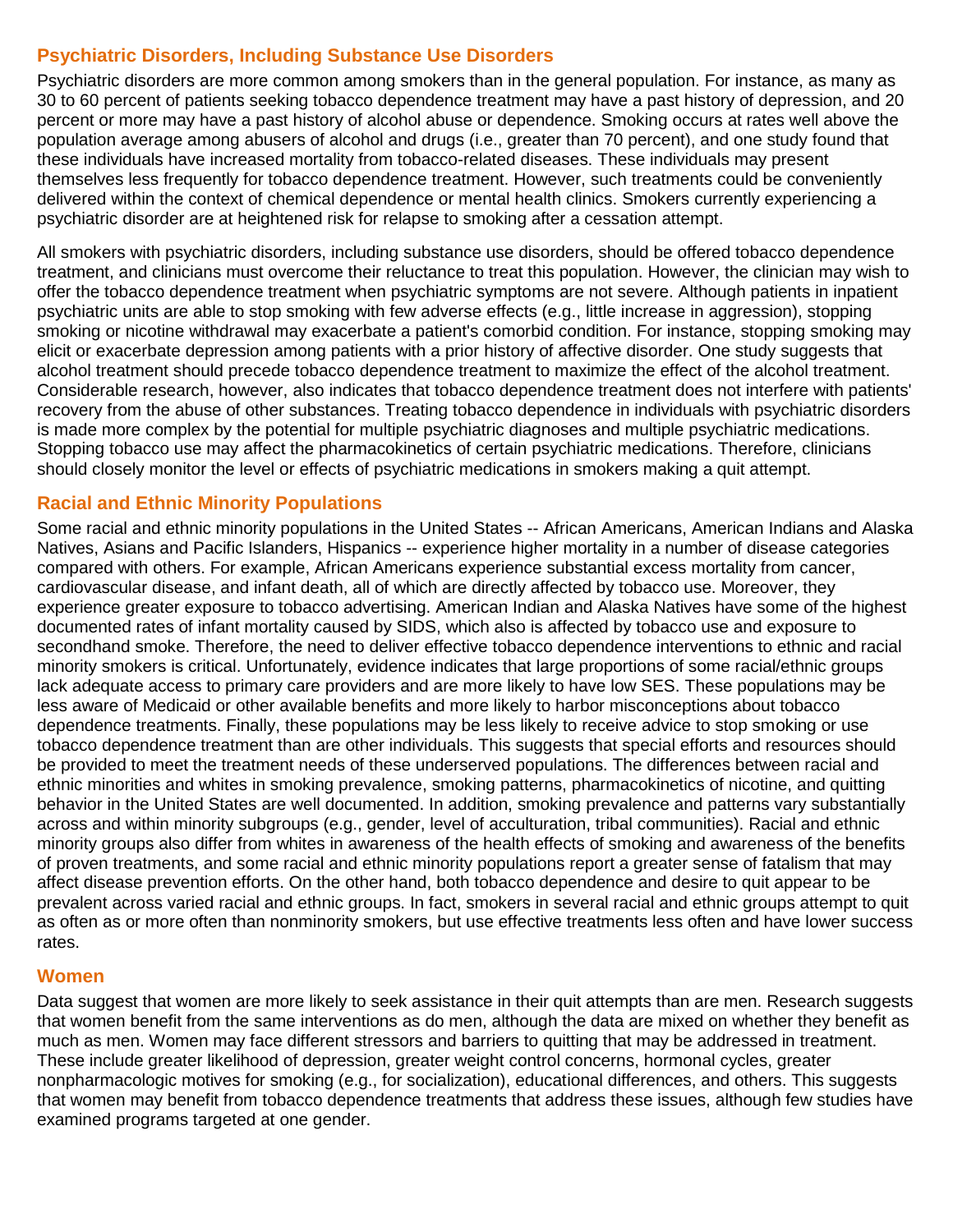# <span id="page-28-0"></span>**Children and Adolescents**

Clinicians should ask pediatric and adolescent patients about tobacco use and provide a strong message regarding the importance of totally abstaining from tobacco use. Counseling has been shown to be effective in treatment of adolescent smokers. Therefore, adolescent smokers should be provided with counseling interventions to aid them in quitting smoking.

Secondhand smoke is harmful to children. Cessation counseling delivered in pediatric settings has been shown to be effective in increasing abstinence among parents who smoke. Therefore, to protect children from secondhand smoke, clinicians should ask parents about tobacco use and offer them cessation advice and assistance.

Tobacco use is a pediatric concern. In the United States, about 4,000 children and adolescents under age 18 smoke their first cigarette each day, and an estimated 1,200 children and adolescents become daily cigarette smokers each day. Because of the importance of primary prevention, clinicians should ensure that they deliver tobacco prevention and cessation messages to pediatric patients and their parents. Because tobacco use often begins during preadolescence, clinicians should routinely assess and intervene with this population. Young people vastly underestimate the addictive potential of nicotine. Adolescents are very interested in quitting. Adolescent quit attempts are rarely planned, and adolescents tend to choose unassisted rather than assisted quit methods, even though young people who enroll in a tobacco cessation program are twice as likely to succeed in their quit attempt.

### **Counseling provided to parents during the pediatric visit**

Recent research suggests that tobacco use interventions provided to parents in pediatric clinics or during child hospitalizations increase parents' interest in stopping smoking, parents' quit attempts and parents' quit rates. Children and adolescents also benefit if parents are given information on secondhand smoke exposure. The American Medical Association has a guide to help clinicians address environmental tobacco smoke and that guide can be found at:<http://www.ama-assn.org/resources/doc/public-health/environmental-tobacco-smoke.pdf>

### **Tobacco use medications with adolescents**

Not recommended.

Current evidence is insufficient to suggest that the use of tobacco cessation medications increases long-term abstinence among adolescents. Therefore, the use of cessation medications is not recommended for this population.

### **Light Smokers**

Light smokers (less than 10 cigarettes per day) should be identified, strongly urged to quit, and provided counseling cessation interventions.

Light smoking is becoming more common, perhaps due to smoking restrictions and increases in the price of cigarettes.

Many light smokers want to quit but have difficulty doing so. Light smokers should be provided effective counseling treatments. One study found that health education was more effective than motivational interviewing for African-American light smokers.

#### **Tobacco use medications with light smokers**

Not recommended.

Current evidence is insufficient to suggest that the use of tobacco cessation medications increases long-term abstinence among light smokers. Therefore, the use of cessation medications is not recommended for this population.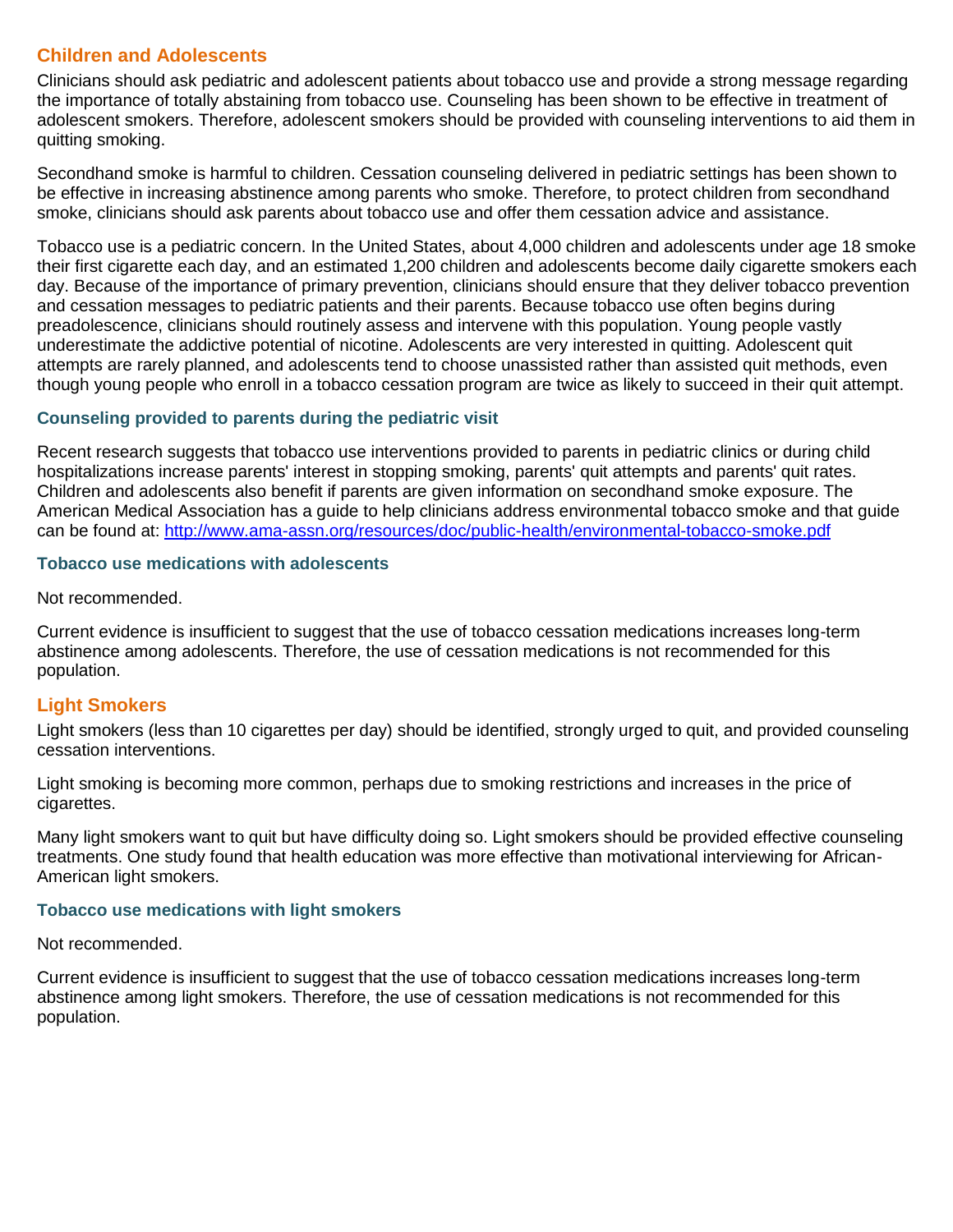# <span id="page-29-0"></span>**Noncigarette Tobacco Users**

Smokeless tobacco users should be identified, strongly urged to quit, and provided counseling cessation interventions.

Clinicians delivering dental health services should provide brief counseling interventions to all smokeless tobacco users.

Users of cigars, pipes, and other noncigarette forms of smoking tobacco should be identified, strongly urged to quit, and offered the same counseling interventions recommended for cigarette smokers.

Like cigarette smoking, the use of smokeless tobacco, such as chewing tobacco, snuff, or moist snuff, produces addiction to nicotine and has serious health consequences. The use of smokeless tobacco is not a safe alternative to smoking, nor is there evidence to suggest that it is effective in helping smokers quit. Evidence shows that counseling treatments are effective in treating smokeless tobacco users. Therefore, clinicians should offer quitting advice and assistance to their patients who use tobacco, regardless of the formulation of the tobacco product. Dentists and hygienists delivering brief advice to quit using smokeless tobacco, in the context of oral hygiene feedback, can increase abstinence rates. Clinicians should be aware of and address the use of other noncigarette tobacco products, including pipes, water pipes (also known as hookahs and narghile), cigarillos, loose tobacco, bidis, and betel quid.

### **Tobacco use medications with users of noncigarette tobacco**

Not recommended.

Current evidence is insufficient to suggest that the use of tobacco cessation medications increases long-term abstinence among users of smokeless tobacco. Therefore, the use of cessation medications is not recommended for this population.

### **Pregnant Smokers**

Because of the serious risks of smoking to the pregnant smoker and the fetus, whenever possible pregnant smokers should be offered person-to-person psychosocial interventions that exceed minimal advice to quit. Although abstinence early in pregnancy will produce the greatest benefits to the fetus and expectant mother, quitting at any point in pregnancy can yield benefits. Therefore, clinicians should offer effective tobacco dependence interventions



to pregnant smokers at the first prenatal visit as well as throughout the course of pregnancy.

### **Examples of effective psychosocial interventions with pregnant patients**

Physician advice regarding smoking-related risks (2-3 minutes); videotape with information on risks, barriers, and tips for quitting; midwife counseling in one 10-minute session; self-help manual; and followup letters. Pregnancyspecific self-help materials and one 10-minute counseling session with a health educator. Counselor provided one 90-minute counseling session plus bimonthly telephone followup calls during pregnancy and monthly telephone calls after delivery.

Cigarette smoking during pregnancy is the greatest modifiable risk factor for pregnancy-related morbidity and mortality in the United States. Smoking in pregnancy imparts risks to both the woman and the fetus. Cigarette smoking by pregnant women has been shown to cause adverse fetal outcomes, including stillbirths, spontaneous abortions, decreased fetal growth, premature births, low birth-weight, placental abruption, and sudden infant death syndrome (SIDS); and has been linked to cognitive, emotional, and behavioral problems in children. Many women are motivated to quit during pregnancy, and health care professionals can take advantage of this motivation by reinforcing the knowledge that cessation will reduce health risks to the fetus and that there are postpartum benefits for both the mother and child.